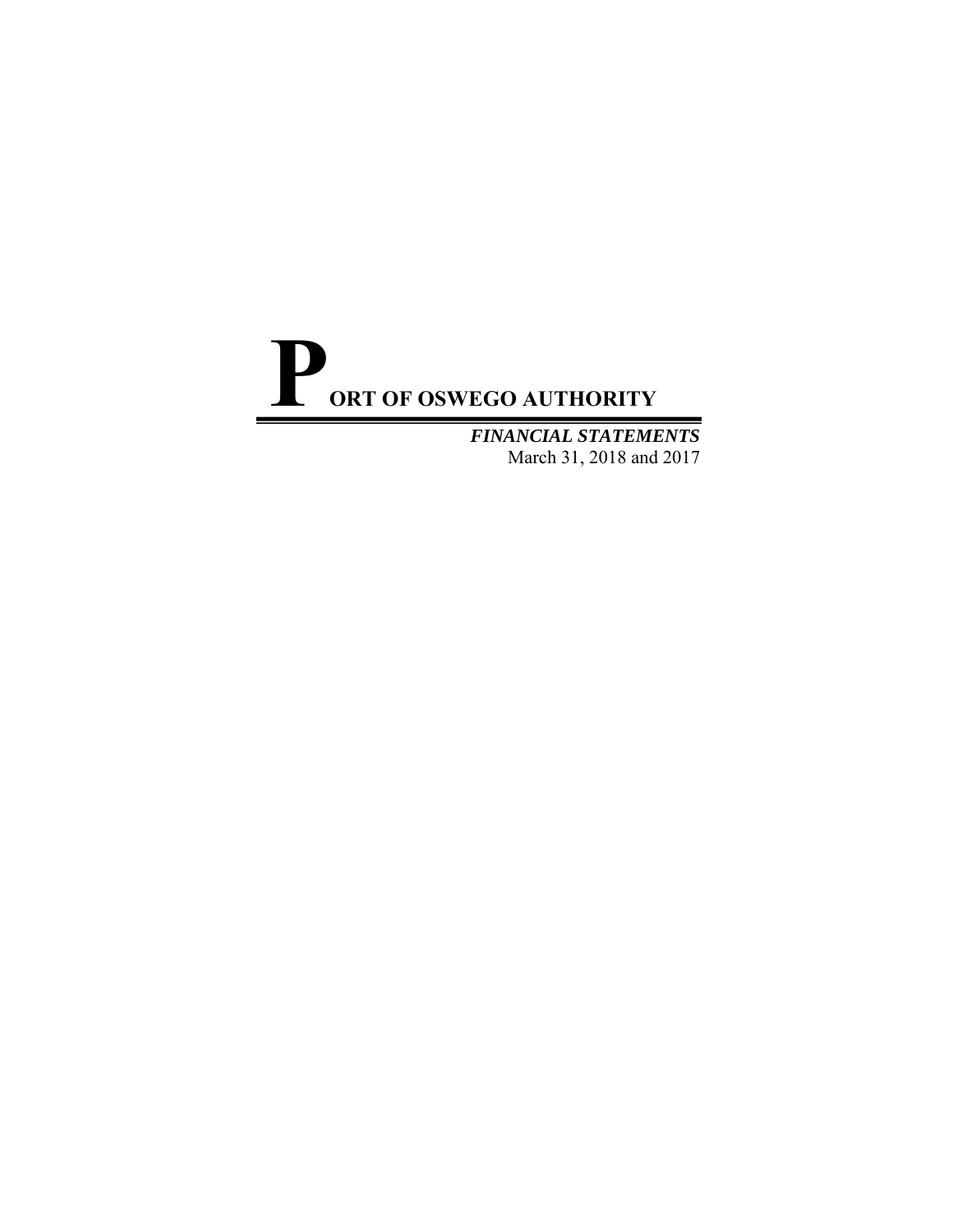## **Table of Contents**

#### **PORT OF OSWEGO AUTHORITY**

| STATEMENTS OF REVENUES, EXPENSES, AND CHANGES IN NET POSITION 11 11                                                                                      |
|----------------------------------------------------------------------------------------------------------------------------------------------------------|
|                                                                                                                                                          |
|                                                                                                                                                          |
|                                                                                                                                                          |
|                                                                                                                                                          |
|                                                                                                                                                          |
|                                                                                                                                                          |
|                                                                                                                                                          |
| INDEPENDENT AUDITOR'S REPORT ON INTERNAL CONTROL OVER FINANCIAL REPORTING<br>STATEMENTS PERFORMED IN ACCORDANCE WITH GOVERNMENT AUDITING STANDARDS<br>34 |
|                                                                                                                                                          |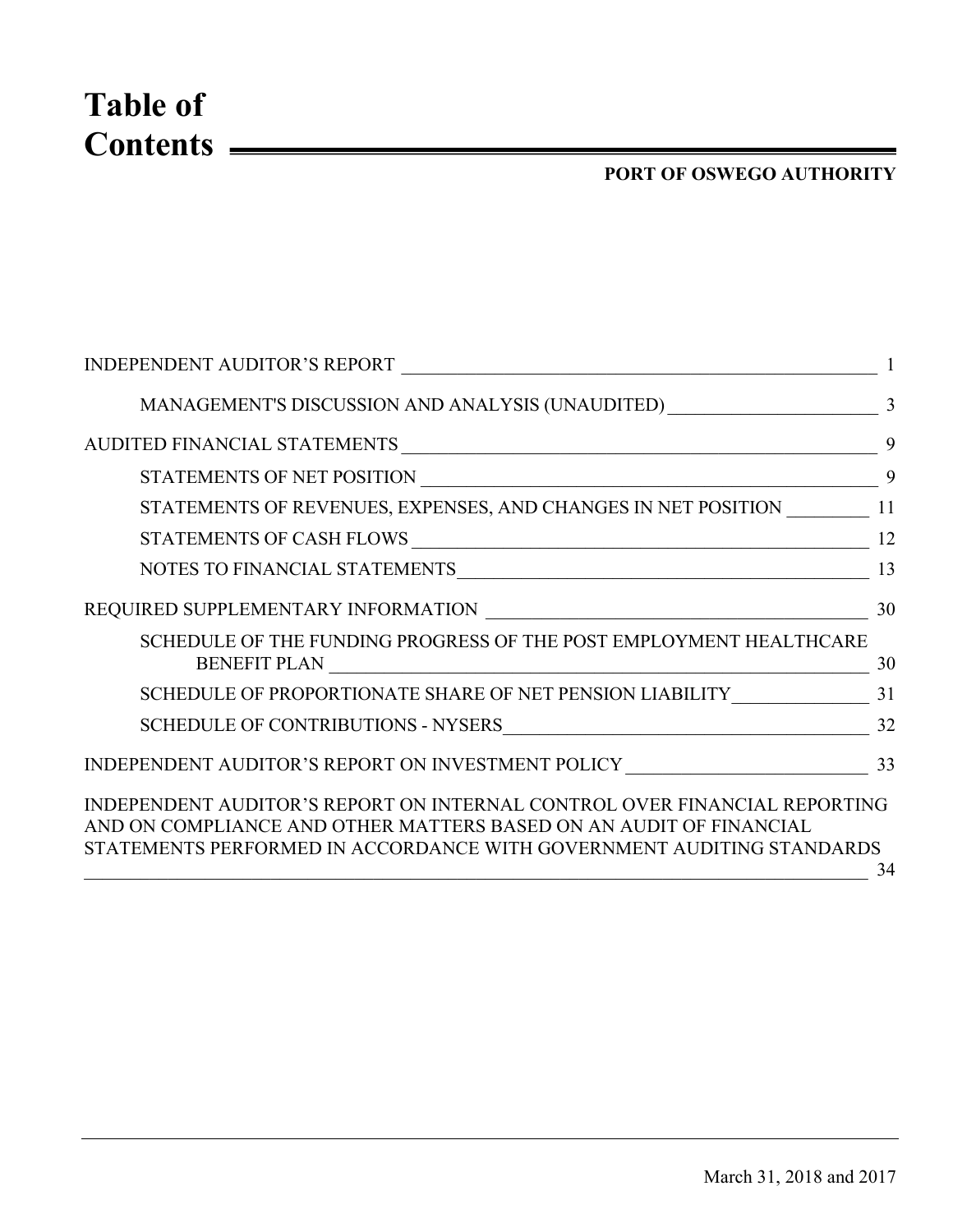

**CERTIFIED PUBLIC ACCOUNTANTS . BUSINESS CONSULTANTS** 

#### **INDEPENDENT AUDITOR'S REPORT**

#### **BOARD MEMBERS OF** PORT OF OSWEGO AUTHORITY

We have audited the accompanying financial statements of the Port of Oswego Authority, a component unit of the State of New York, as of and for the years ended March 31, 2018 and 2017, and the related notes to the financial statements, which collectively comprise the Port of Oswego Authority's basic financial statements, as listed in the table of contents.

#### **Management's Responsibility for the Financial Statements**

Management is responsible for the preparation and fair presentation of these financial statements in accordance with accounting principles generally accepted in the United States of America; this includes the design, implementation, and maintenance of internal control relevant to the preparation and fair presentation of financial statements that are free from material misstatement, whether due to fraud or error.

#### **Auditor's Responsibility**

Our responsibility is to express an opinion on these financial statements based on our audit. We conducted our audit in accordance with auditing standards generally accepted in the United States of America and the standards applicable to financial audits contained in Government Auditing Standards, issued by the Comptroller General of the United States. Those standards require that we plan and perform the audit to obtain reasonable assurance about whether the financial statements are free from material misstatement.

An audit involves performing procedures to obtain audit evidence about the amounts and disclosures in the financial statements. The procedures selected depend on the auditor's judgment, including the assessment of the risks of material misstatement of the financial statements, whether due to fraud or error. In making those risk assessments, the auditor considers internal control relevant to the entity's preparation and fair presentation of the financial statements in order to design audit procedures that are appropriate in the circumstances, but not for the purpose of expressing an opinion on the effectiveness of the entity's internal control. Accordingly, we express no such opinion. An audit also includes evaluating the appropriateness of accounting policies used and the reasonableness of significant accounting estimates made by management, as well as evaluating the overall presentation of the financial statements.

We believe that the audit evidence we have obtained is sufficient and appropriate to provide a basis for our audit opinion.

120 Madison Street, 1700 AXA Tower II, Syracuse, NY 13202 Phone: 315.234.1100 • Fax: 315.234.1111 1120 Commerce Park Drive East, Watertown, NY 13601 Phone: 315.788.7690 • Fax: 315.788.0966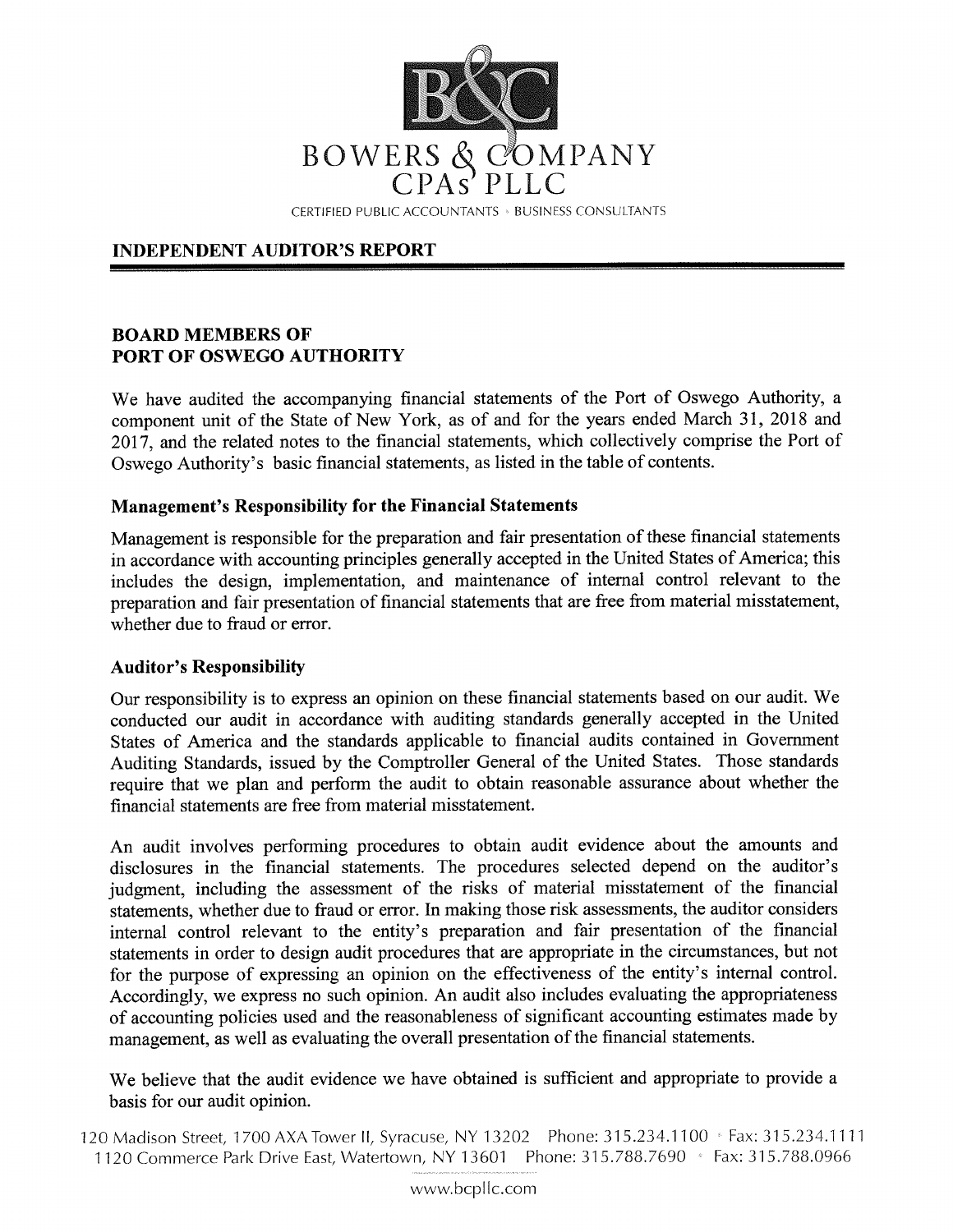#### **Opinion**

In our opinion, the financial statements referred to above present fairly, in all material respects, the financial position of the Port of Oswego Authority, as of March 31, 2018 and 2017, and the changes in its financial position and its cash flows for the years then ended in accordance with accounting principles generally accepted in the United States of America.

#### **Other Matters**

#### *Required Supplementary Information*

Accounting principles generally accepted in the United States of America require that the Management's Discussion and Analysis pages 3-8, Schedule of Funding Progress of the Post Employment Healthcare Benefit Plan page 30, Schedule of Proportionate Share of Net Pension Liability page 31, Schedule of Contributions NYSERS page 32, be presented to supplement the basic financial statements. Such information, although not a part of the basic financial statements, is required by the Governmental Accounting Standards Board, who considers it to be an essential part of financial reporting for placing the basic financial statements in an appropriate operational, economic, or historical context. We have applied certain limited procedures to the required supplementary information in accordance with auditing standards generally accepted in the United States of America, which consisted of inquiries of management about the methods of preparing the information and comparing the information for consistency with management's responses to our inquiries, the basic financial statements, and other knowledge we obtained during our audit of the basic financial statements. We do not express an opinion or provide any assurance on the information because the limited procedures do not provide us with sufficient evidence to express an opinion or provide any assurance.

#### **Other Reporting Required by Government Auditing Standards**

In accordance with *Government Auditing Standards*, we have also issued our report dated June 27, 2018, on our consideration of the Port of Oswego Authority's internal control over financial reporting and on our tests of its compliance with certain provisions of laws, regulations, contracts, and grant agreements and other matters. The purpose of that report is to describe the scope of our testing of internal control over financial reporting and compliance and the results of that testing, and not to provide an opinion on internal control over financial reporting or on compliance. That report is an integral part of an audit performed in accordance with *Government Auditing Standards* in considering the Port of Oswego Authority's internal control over financial reporting and compliance.

Bouwers & Company

Syracuse, New York June 27, 2018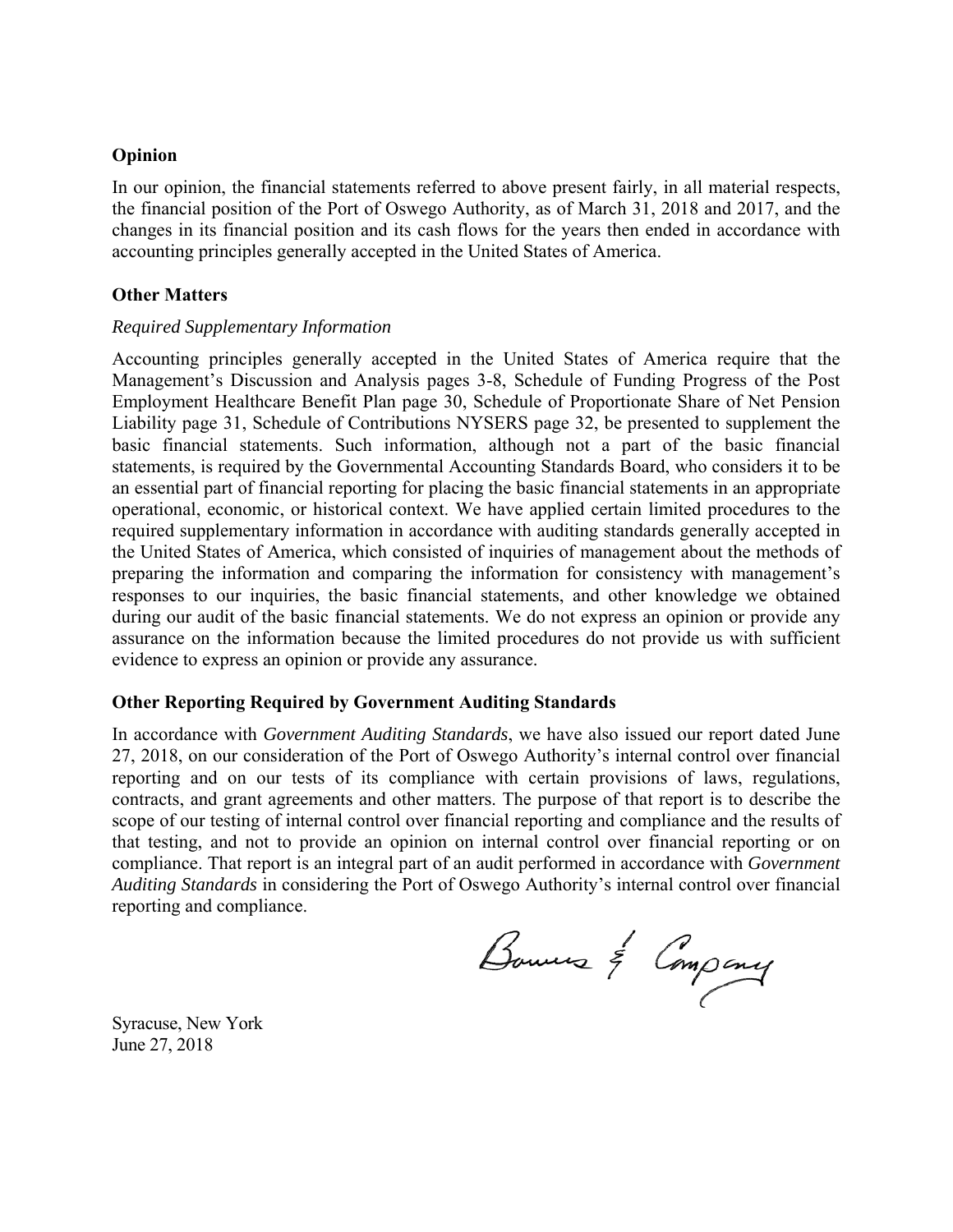#### **MANAGEMENT'S DISCUSSION AND ANALYSIS (UNAUDITED)**  For the Year Ended March 31, 2018

#### **Introduction**

The following discussion and analysis of the financial performance and activity of the Port of Oswego Authority (the "Port") is intended to provide an introduction to the understanding of the financial statements of the Port for the year ended March 31, 2018, with selected comparative information for the year ended March 31, 2017. This selection has been prepared by management of the Port and should be read in conjunction with the financial statements and note disclosures that follow this section.

#### **Financial Highlights**

- The current assets of the Port exceeded its current liabilities at the close of the most recent fiscal year by \$1,306,785. This amount may be used to the meet the Port's ongoing obligations to vendors and creditors in accordance with the Port's fiscal policies.
- The Port's total net position decreased by \$1,970,678 for the year ending March 31, 2018. The decrease is attributable to a significant decrease in operating revenues from the prior period.
- Total operating revenues of the Port decreased by \$1,021,642 which is attributable to a decrease in customer activity resulting from increased competition from competing industries.
- Total operating expenses of the Port decreased by \$196,036. The decrease is a result of employee compensation and insurance expense being lower compared to the prior period.
- Operating loss of the Port increased by \$825,606. The increase is directly related to the significant decrease in operating revenues.
- Capital contributions decreased by \$1,994,257 which is attributable to the completion of certain capital projects in the prior period.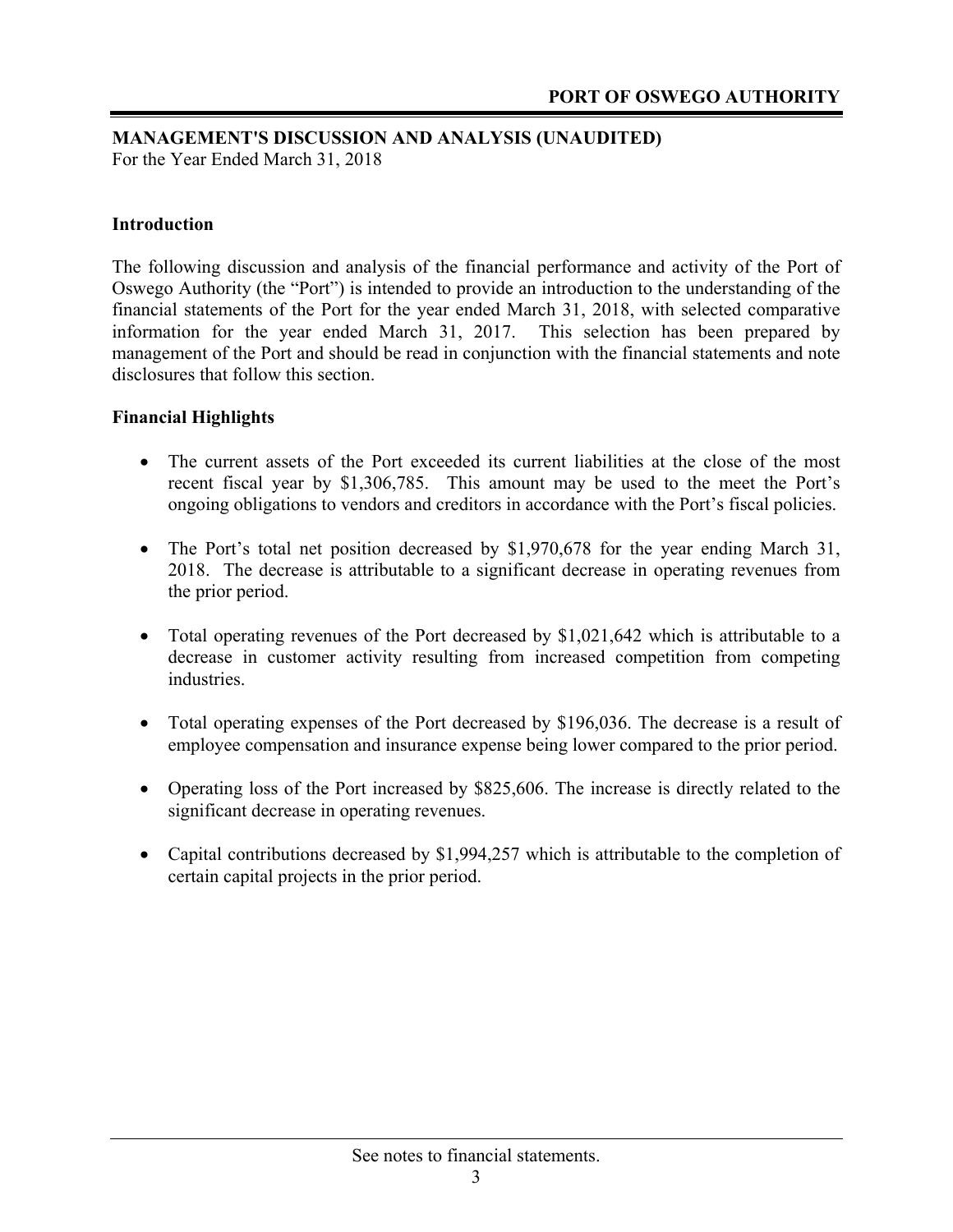#### **MANAGEMENT'S DISCUSSION AND ANALYSIS (UNAUDITED)** For the Year Ended March 31, 2018

**Statements of Net Position** 

The Statements of Net Position present the financial position of the Port at the end of the fiscal year and include all of its assets, deferred outflows of resources, liabilities, and deferred inflows of resources. Net position represents the difference between assets and deferred outflows of resources, and liabilities, and deferred inflows of resources. A summarized comparison of the Port's assets, deferred outflows of resources, liabilities, deferred inflows of resources, and net position as follows:

|                                | 2018            | 2017                      | 2016                      |
|--------------------------------|-----------------|---------------------------|---------------------------|
| <b>Current Assets</b>          | \$<br>2,287,594 | $\mathbb{S}$<br>1,502,713 | $\mathbb{S}$<br>1,488,637 |
| Property Held for Lease – Net  | 1,963,722       | 1,981,206                 | 2,069,513                 |
| Capital Assets – Net           | 11,268,473      | 13,431,525                | 13,266,039                |
| <b>Total Assets</b>            | 15,519,789      | 16,915,444                | 16,824,189                |
| Deferred Outflows of Resources | 183,086         | 349,057                   | 21,488                    |
| <b>Current Liabilities</b>     | 220,188         | 245,557                   | 966,397                   |
| Long Term Liabilities          | 3,851,043       | 4,275,240                 | 4,698,076                 |
| Other Long Term Liabilities    | 612,060         | 511,400                   | 411,386                   |
| <b>Total Liabilities</b>       | 4,683,291       | 5,032,197                 | 6,075,859                 |
| Deferred Inflows of Resources  | 80,793          | 83,456                    | 38,387                    |
| Net Position:                  |                 |                           |                           |
| Invested in Capital Assets,    |                 |                           |                           |
| Net of Related Debt            | 9,611,194       | 11,488,469                | 10,189,126                |
| Unrestricted                   | 1,327,597       | 660,379                   | 542,305                   |
| <b>Total Net Position</b>      | 10,938,791      | \$12,148,848              | 10,731,431<br>S           |

The total net position of the Port decreased by 10 percent (\$10,938,791 in 2018 compared to \$12,148,848 in 2017).

The total net position of the Port increased by 13 percent (\$12,148,848 in 2017 compared to \$10,731,431 in 2016).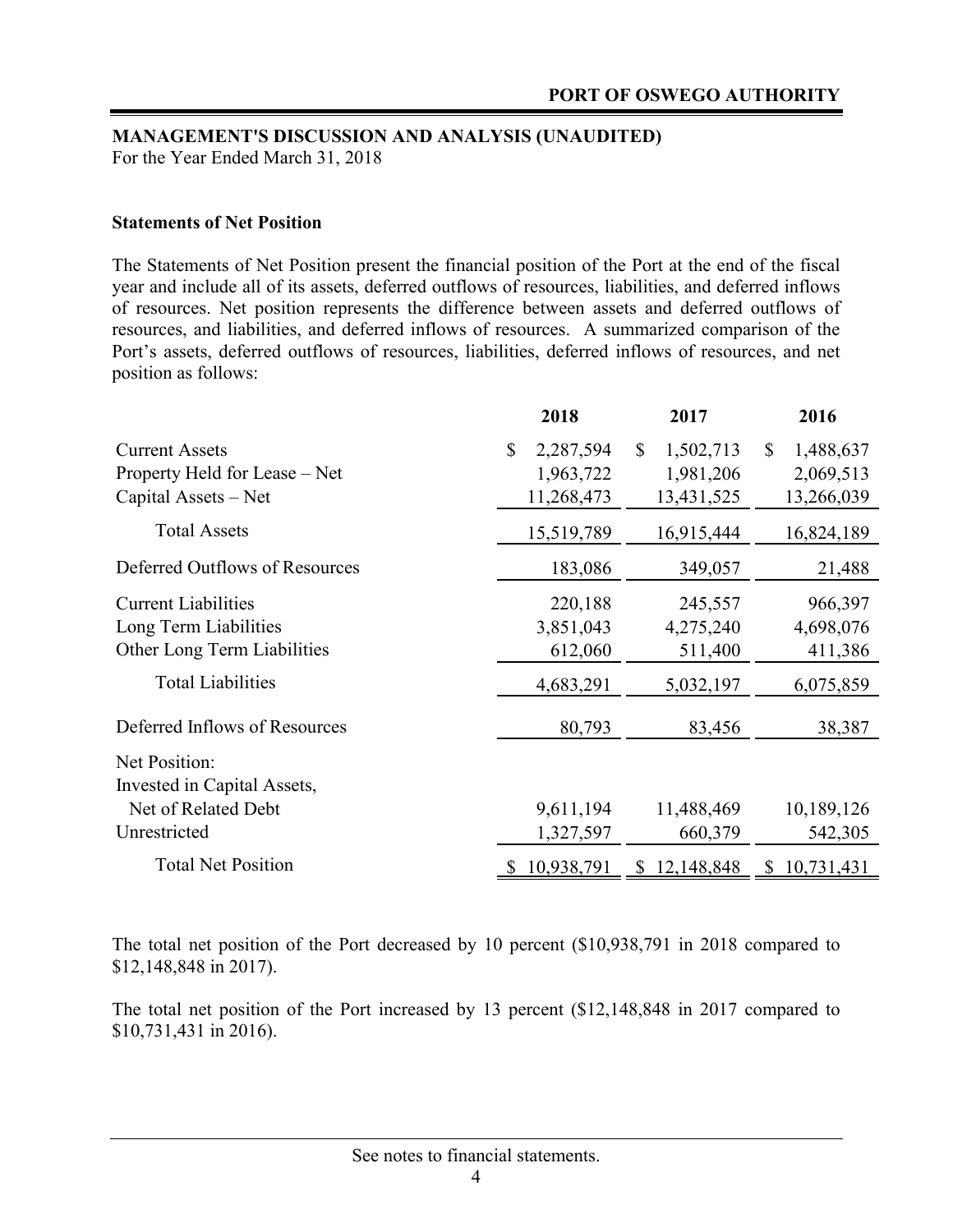### **MANAGEMENT'S DISCUSSION AND ANALYSIS (UNAUDITED)**

For the Year Ended March 31, 2018

#### **Statements of Revenues, Expenses, and Changes in Net Position**

Change in net position is an indicator of whether the overall fiscal condition of an organization has improved or worsened during the year. Following is a summary of the Statement of Revenues, Expenses and Changes in Net Position:

|                                                                                                                                          |              | 2018                                       | 2017                                              |              | 2016                                      |
|------------------------------------------------------------------------------------------------------------------------------------------|--------------|--------------------------------------------|---------------------------------------------------|--------------|-------------------------------------------|
| <b>REVENUES</b>                                                                                                                          |              |                                            |                                                   |              |                                           |
| <b>Operating Revenue</b><br>Nonoperating Revenue                                                                                         | $\mathbb{S}$ | 3,066,399<br>288,129                       | \$<br>4,088,041<br>1,816                          | $\mathbb{S}$ | 5,424,995<br>1,457                        |
| <b>Total Revenue</b>                                                                                                                     |              | 3,354,528                                  | 4,089,857                                         |              | 5,426,452                                 |
| <b>EXPENSES</b>                                                                                                                          |              |                                            |                                                   |              |                                           |
| <b>Operating Expenses</b><br>Other Operating Expenses - Depreciation<br>Other Operating Expenses – OPEB Expense<br>Nonoperating Expenses |              | 3,200,001<br>1,018,505<br>146,582<br>4,117 | 3,441,512<br>977,288<br>142,324<br>435,486        |              | 4,022,649<br>680,339<br>132,545<br>62,624 |
| <b>Total Expenses</b>                                                                                                                    |              | 4,369,205                                  | 4,996,610                                         |              | 4,898,157                                 |
| Income (Loss) From Operating and Nonoperating                                                                                            |              | (1,014,677)                                | (906, 753)                                        |              | 528,295                                   |
| Capital Contributions<br>Loss on Debt Extinguishment<br><b>Impairment Loss</b>                                                           |              | 329,913<br>(181, 017)<br>(344, 276)        | 2,324,170<br>$\boldsymbol{0}$<br>$\boldsymbol{0}$ |              | 1,977,233<br>$\theta$<br>$\theta$         |
| Change in Net Position<br>Net Position, Beginning of Year                                                                                |              | (1,210,057)<br>12,148,848                  | 1,417,417<br>10,731,431                           |              | 2,505,528<br>8,225,903                    |
| Net Position, End of Year                                                                                                                |              | 10,938,791                                 | \$12,148,848                                      | \$           | 10,731,431                                |

Total revenue decreased by 18 percent (\$3,354,528 in 2018 compared to \$4,089,857 in 2017).

Total expenses decreased by 12 percent (\$4,369,205 in 2018 compared to \$4,996,610 in 2017).

Total revenue decreased by 25 percent (\$4,089,857 in 2017 compared to \$5,426,452 in 2016).

Total expenses increased by 2 percent (\$4,996,610 in 2017 compared to \$4,898,157 in 2016).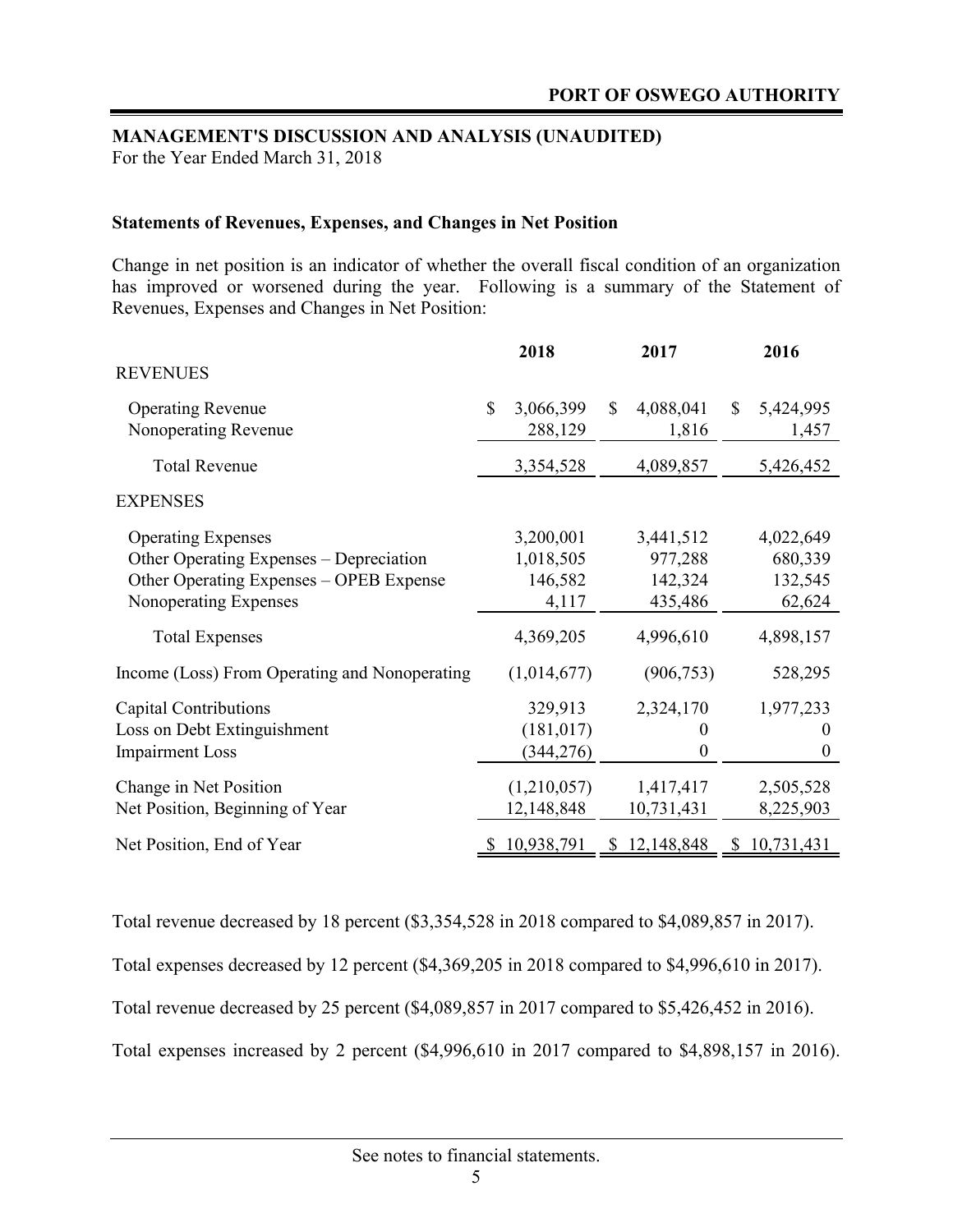#### **MANAGEMENT'S DISCUSSION AND ANALYSIS (UNAUDITED)**

For the Year Ended March 31, 2018

#### **Schedule of Long-Term Debt**

|                                  | 2018      | 2017      | 2016      |
|----------------------------------|-----------|-----------|-----------|
| Mortgage, Note, and Bond Payable | $\theta$  | 300,000   | 1,029,602 |
| New York State Retirement System | 57,270    | 72,097    | 88,060    |
| Due to State of New York         | 3,605,926 | 3,605,926 | 3,655,926 |
| Less: Current Portion            | (60, 952) | (65,963)  | (138,097) |
|                                  |           |           |           |
| Total                            | 3,602,244 | 3,912,060 | 4,635,491 |

At March 31, 2018 total long-term debt decreased by \$309,816 from 2017.

At March 31, 2017 total long-term debt decreased by \$723,431 from 2016.

The New York State Advance agreement expired on March 31, 2005. The Port is in the process of negotiating a new agreement.

#### **Schedule of Capital Assets and Property Held for Lease**

|                                                   | 2018      | 2017                                                   | 2016      |
|---------------------------------------------------|-----------|--------------------------------------------------------|-----------|
| Capital Assets<br><b>Property Held For Leases</b> | 1,963,722 | $$11,268,473$ $$13,431,525$ $$13,266,039$<br>1,981,206 | 2,069,513 |
| Total                                             |           | $$13,232,195$ $$15,412,731$ $$15,335,552$              |           |

At March 31, 2018 total capital assets and property held for leases decreased by 14 percent or \$2,180,536 decrease from 2017.

At March 31, 2017 total capital assets and property held for leases increased by 1 percent or \$77,179 increase from 2016.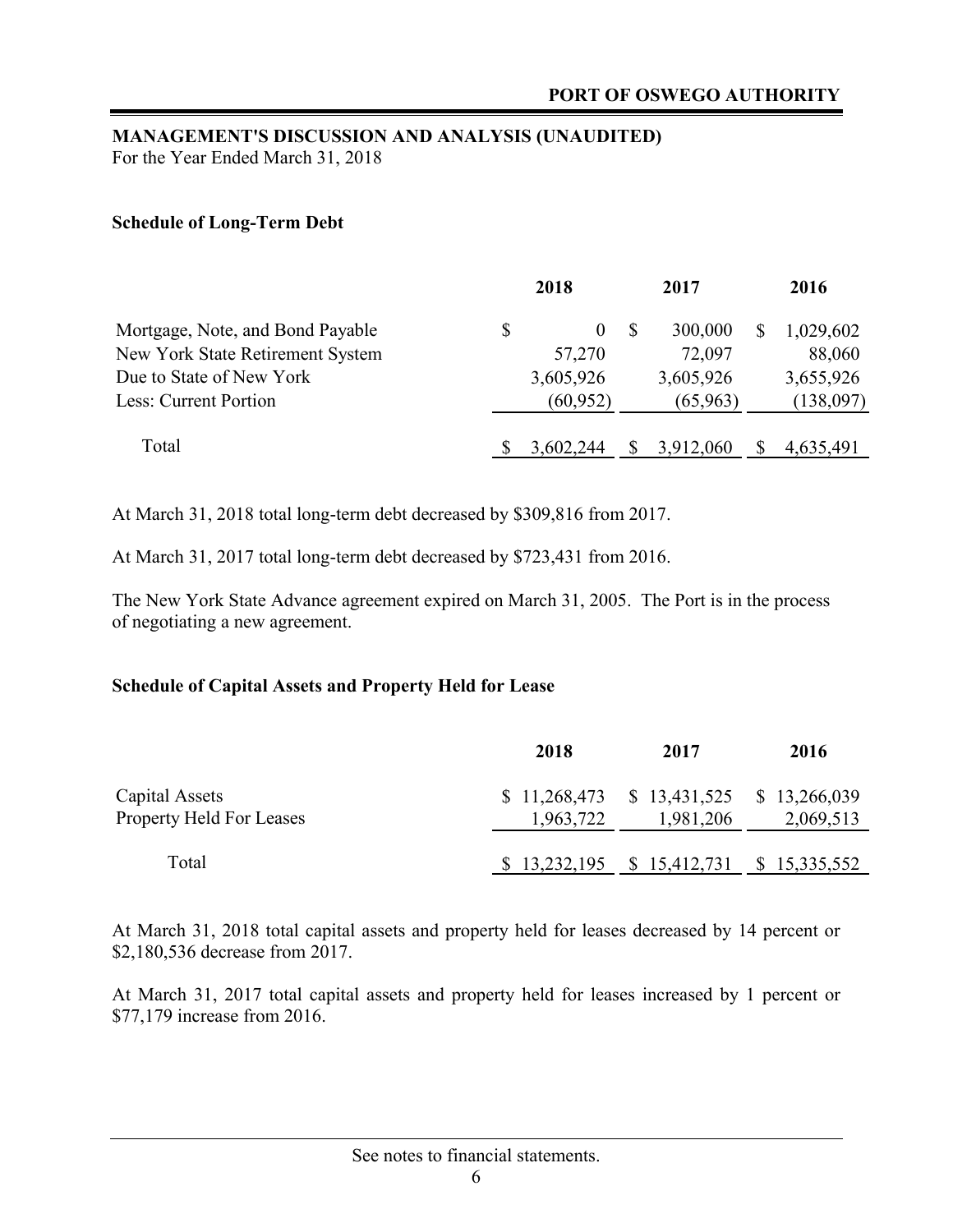#### **MANAGEMENT'S DISCUSSION AND ANALYSIS (UNAUDITED)**  For the Year Ended March 31, 2018

#### **Management Discussion**

The Port of Oswego Authority operation is the first U.S. port of call and deep-water port on the Great Lakes from the St. Lawrence Seaway. Its mission is to serve as an economic catalyst in the Region by providing diversified and efficient transportation services while conducting operations in a manner that promotes regional growth and development.

Located on Lake Ontario, en route to the interior of North America, the Port is accessible from any international port in the world.

#### **A Challenging Year**

A number of factors played into the Port's overall decrease in operating revenue of 25 percent over the previous year. Furthermore, rate increases over the last several years on aluminum services eroded the Port's business with a number of aluminum companies that use the Port as a trans-loading point for Novelis.

The 2017-2018 year was marked by economic challenges in the price of diesel, which was at a low for the last several years making the transport by truck of aluminum direct from Canada to Novelis more competitive than water based transportation, which is the backbone of the Port's business. Also taken into account is the loss of a state contract by one of the Port's salt vendors, leaving no salt business for the 2017-2018 season.

In early 2017 the high-water emergency on Lake Ontario and reconstruction of the gas dock adversely affected the marina operations resulting in a 6.5 percent decrease in overall sales.

What is noteworthy is the effect of the Inland Port project on this year's financial position. The Port was not reimbursed by the New York State Department of Transportation for \$552,621 in expenses incurred. Added to this was the one time write off of \$1,104,897 for this reporting year.

#### **Upturn in fourth quarter 2018 (***new administration***)**

At the close of the fourth quarter the Port made an aggressive outreach to customers for aluminum rail business. As a result of this the port received, from January 2018 to March 2018, 15 aluminum railcars for a total of 4,305 metric tons. Compared to 2016-2017, wherein there were 3 railcars for the entire year, totaling only 296 metric tons.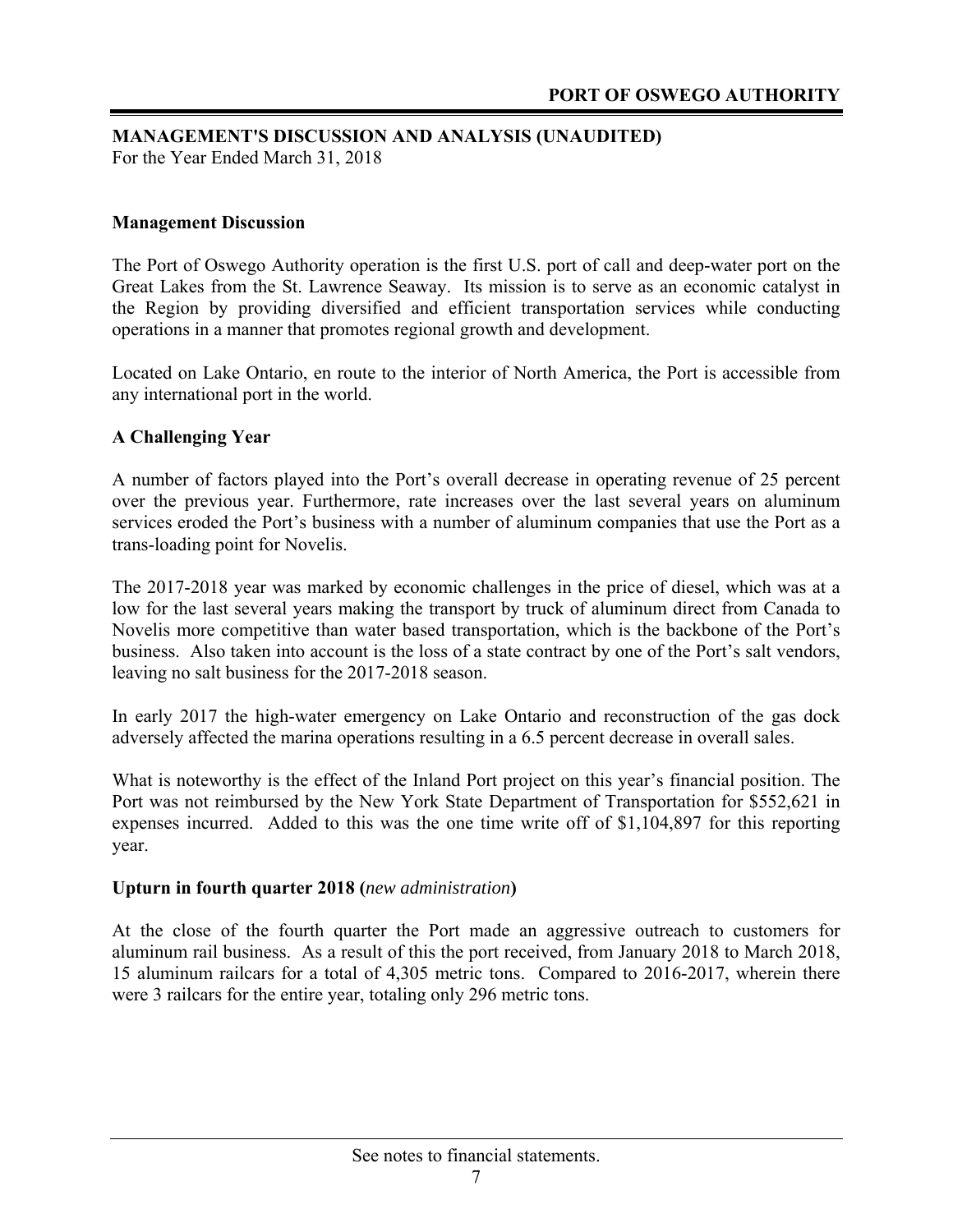## **MANAGEMENT'S DISCUSSION AND ANALYSIS (UNAUDITED)**

For the Year Ended March 31, 2018

#### **Management Discussion** – Continued

In addition, the Port in January 2018 reached out to Novelis and offered a reduced rate for their winter based trans-load business. This resulted in the Port receiving 105 trucks with a total combined weight of 2,274 metric tons. The absence and eventual return of this business over the last several years accounted for the increase in aluminum trucking for the 2017-2018 fiscal year as compared to 2016-2017.

#### **Future Developments**

#### *Increase in grain export*

The foundation for grain expansion was made in the fourth quarter. The Port was granted a USDA grain export license in conjunction with Perdue Agribusiness' investment for a new ship loading system. The Port is scheduled to increase grain export from 15,000 MT to 65,000 MT.

#### *Aggressive aluminum pricing structure*

Over the last few years the Port has increased its aluminum handling fees to the point that it has made direct truck shipment a more viable option. We are now looking at market conditions and will be presenting, at the end of June, an aggressive pricing structure.

#### *Return of Break Wall Project*

The awarded bidder for the Army Corps had initially, in November of 2017, declined the port's offer of using us a base of operations. The Port reached out in January of 2018 to offer a new proposal which resulted in a lease agreement which returns the project to the Port.

#### **Contacting the Port's Financial Management**

This report is designed to provide a general overview of the Port's finances and to demonstrate the Port's accountability for money it receives. If you have questions about this report or need additional information, contact the Port Management, at the following address: Port of Oswego Authority, 1 East 2<sup>nd</sup> Street, Oswego, NY 13126.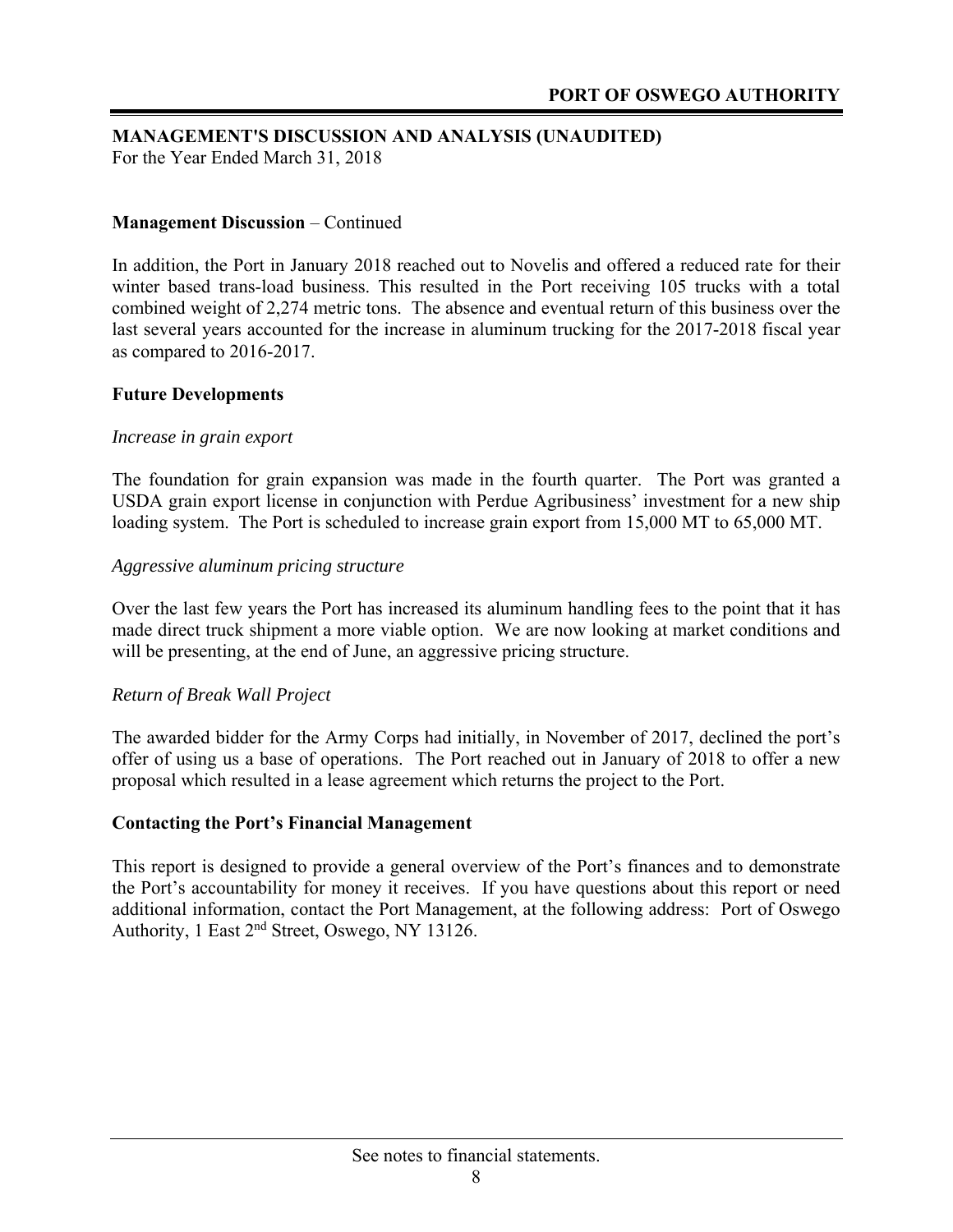## **STATEMENTS OF NET POSITION**

March 31, 2018 and 2017

| <b>ASSETS</b>                                              |               |                           |
|------------------------------------------------------------|---------------|---------------------------|
|                                                            | 2018          | 2017                      |
| <b>CURRENT ASSETS</b>                                      |               |                           |
| Cash and Cash Equivalents                                  | \$<br>673,306 | 1,083,315<br>$\mathbb{S}$ |
| Certificates of Deposit                                    | 171,779       | 169,323                   |
| Certificates of Deposit – Reserved for Marina Improvements | 15,903        | 15,676                    |
| <b>Accounts Receivable</b>                                 | 277,791       | 160,138                   |
| <b>Other Receivable</b>                                    | 760,621       | $\theta$                  |
| <b>Grants Receivable</b>                                   | 318,870       | 2,729                     |
| Prepaid Expenses                                           | 62,861        | 62,929                    |
| Inventory                                                  | 6,463         | 8,603                     |
| <b>Total Current Assets</b>                                | 2,287,594     | 1,502,713                 |
| NONCURRENT ASSETS                                          |               |                           |
| Capital Assets - Net                                       | 11,268,473    | 13,431,525                |
| Property Held for Leases - Net                             | 1,963,722     | 1,981,206                 |
| <b>Total Noncurrent Assets</b>                             | 13,232,195    | 15,412,731                |
| <b>Total Assets</b>                                        | 15,519,789    | 16,915,444                |
| DEFERRED OUTFLOWS OF RESOURCES                             |               |                           |
| Pension                                                    | 183,086       | 349,057                   |
| <b>Total Deferred Outflows of Resources</b>                | 183,086       | 349,057                   |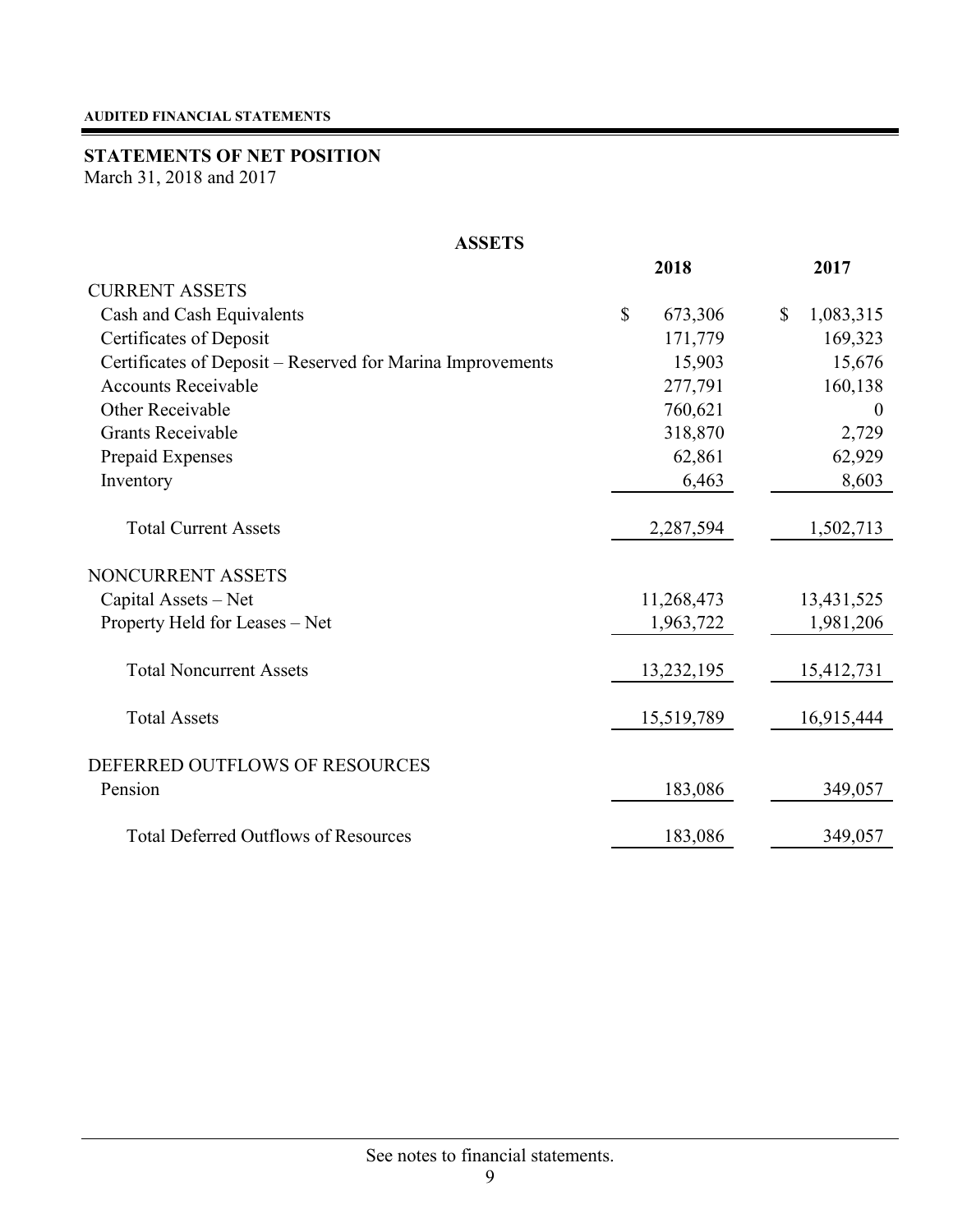| <b>LIABILITIES AND NET POSITION</b>         |                  |                  |
|---------------------------------------------|------------------|------------------|
|                                             | 2018             | 2017             |
| <b>CURRENT LIABILITIES</b>                  |                  |                  |
| <b>Accounts Payable</b>                     | \$<br>92,403     | \$<br>119,646    |
| Accrued Payroll and Related Charges         | 29,185           | 32,845           |
| <b>Accrued Vacation</b>                     | 37,648           | 27,103           |
| Current Portion of Long-Term Debt           | 60,952           | 65,963           |
| <b>Total Current Liabilities</b>            | 220,188          | 245,557          |
| <b>NONCURRENT LIABILITIES</b>               |                  |                  |
| New York State Retirement System            | 57,270           | 72,097           |
| <b>Bond Payable</b>                         | $\boldsymbol{0}$ | 300,000          |
| Due to the State of New York                | 3,605,926        | 3,605,926        |
| Postemployment Healthcare (OPEB) Liability  | 612,060          | 511,400          |
| Net Pension Liability - Proportionate Share | 248,799          | 363,180          |
|                                             | 4,524,055        | 4,852,603        |
| Less: Current Portion                       | (60, 952)        | (65, 963)        |
| <b>Total Noncurrent Liabilities</b>         | 4,463,103        | 4,786,640        |
| <b>Total Liabilities</b>                    | 4,683,291        | 5,032,197        |
| DEFERRED INFLOWS OF RESOURCES               |                  |                  |
| Pension                                     | 37,781           | 43,049           |
| Deferred Revenue                            | 43,012           | 40,407           |
| <b>Total Deferred Inflows of Resources</b>  | 80,793           | 83,456           |
| <b>NET POSITION</b>                         |                  |                  |
| Net Investment in Capital Assets            | 9,611,194        | 11,488,469       |
| Unrestricted                                | 1,327,597        | 660,379          |
| <b>Total Net Position</b>                   | 10,938,791<br>\$ | 12,148,848<br>\$ |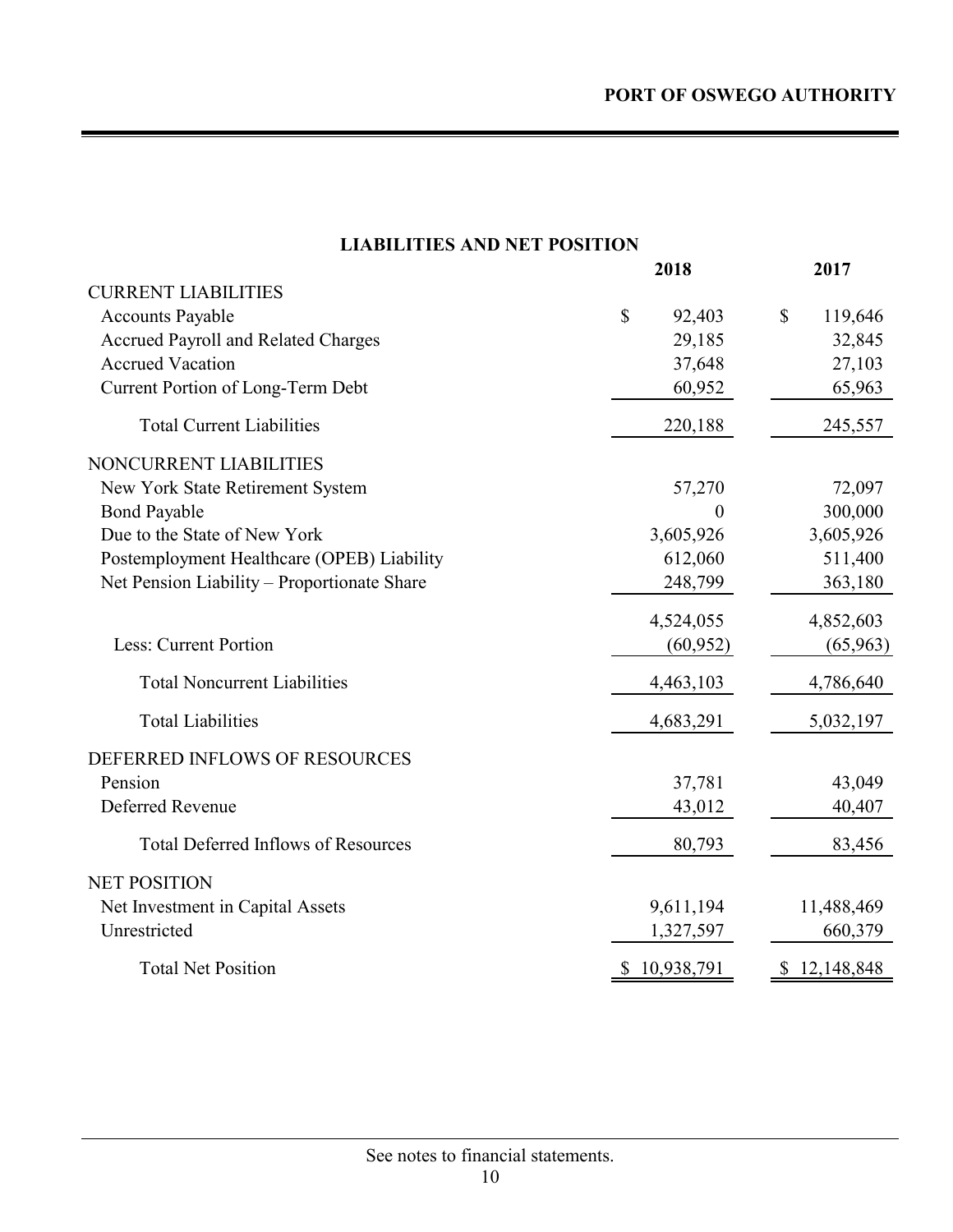### **STATEMENTS OF REVENUES, EXPENSES, AND CHANGES IN NET POSITION**

|                                                | 2018                    | 2017             |
|------------------------------------------------|-------------------------|------------------|
| <b>OPERATING REVENUES</b>                      |                         |                  |
| Rentals                                        | $\mathbb{S}$<br>664,649 | \$<br>711,805    |
| Marina Operating Revenue                       | 570,638                 | 516,841          |
| Port Operating Fees                            | 1,831,112               | 2,859,395        |
| <b>Total Operating Revenue</b>                 | 3,066,399               | 4,088,041        |
| OPERATING EXPENSES                             |                         |                  |
| Salaries and Wages                             | 1,128,661               | 1,297,658        |
| Payroll Taxes and Fringe Benefits              | 261,057                 | 313,486          |
| Annual OPEB Expense                            | 146,582                 | 142,324          |
| <b>Employee Retirement and Pension Expense</b> | 390,574                 | 472,329          |
| Travel                                         | 7,825                   | 18,290           |
| Automotive                                     | 40,053                  | 55,450           |
| Office Supplies and Expense                    | 54,437                  | 44,580           |
| Insurance                                      | 183,015                 | 231,445          |
| Advertising and Printing                       | 4,477                   | 2,899            |
| Telephone and Postage                          | 37,441                  | 39,309           |
| <b>Utilities</b>                               | 69,393                  | 63,398           |
| Special Supplies and Expense                   | 51,497                  | 128,035          |
| <b>Community Support</b>                       | 21,000                  | 11,264           |
| Professional Fees                              | 281,047                 | 42,089           |
| Repairs and Maintenance                        | 104,512                 | 155,220          |
| Rentals                                        | 209,223                 | 195,880          |
| <b>Contract Trucking</b>                       | 12,822                  | 46,182           |
| <b>Technical Services</b>                      | 45,284                  | 44,837           |
| Marina Supplies and Expense                    | 297,683                 | 273,240          |
| <b>Bad Debt Expense</b>                        | 0                       | 5,921            |
| Depreciation                                   | 1,018,505               | 977,288          |
| <b>Total Operating Expenses</b>                | 4,365,088               | 4,561,124        |
| <b>TOTAL OPERATING LOSS</b>                    | (1,298,689)             | (473,083)        |
| NON OPERATING REVENUE (EXPENSE)                |                         |                  |
| Gain (Loss) on Disposal of Capital Assets      | 288,129                 | (403,746)        |
| Miscellaneous Income (Expense)                 | (4,117)                 | 1,816            |
| <b>Interest Expense</b>                        | $\boldsymbol{0}$        | (31,740)         |
| Total Nonoperating Revenue (Expense)           | 284,012                 | (433, 670)       |
| LOSS FROM OPERATIONS AND NON OPERATING ITEMS   | (1,014,677)             | (906, 753)       |
| <b>Capital Contributions</b>                   | 329,913                 | 2,324,170        |
| Loss on Debt Extinguishment                    | (181, 017)              |                  |
| <b>Impairment Loss</b>                         | (344, 276)              | $\boldsymbol{0}$ |
| Change in Net Position                         | (1,210,057)             | 1,417,417        |
| Net Position – Beginning of Year               | 12,148,848              | 10,731,431       |
| Net Position, End of Year                      | \$10,938,791            | \$12,148,848     |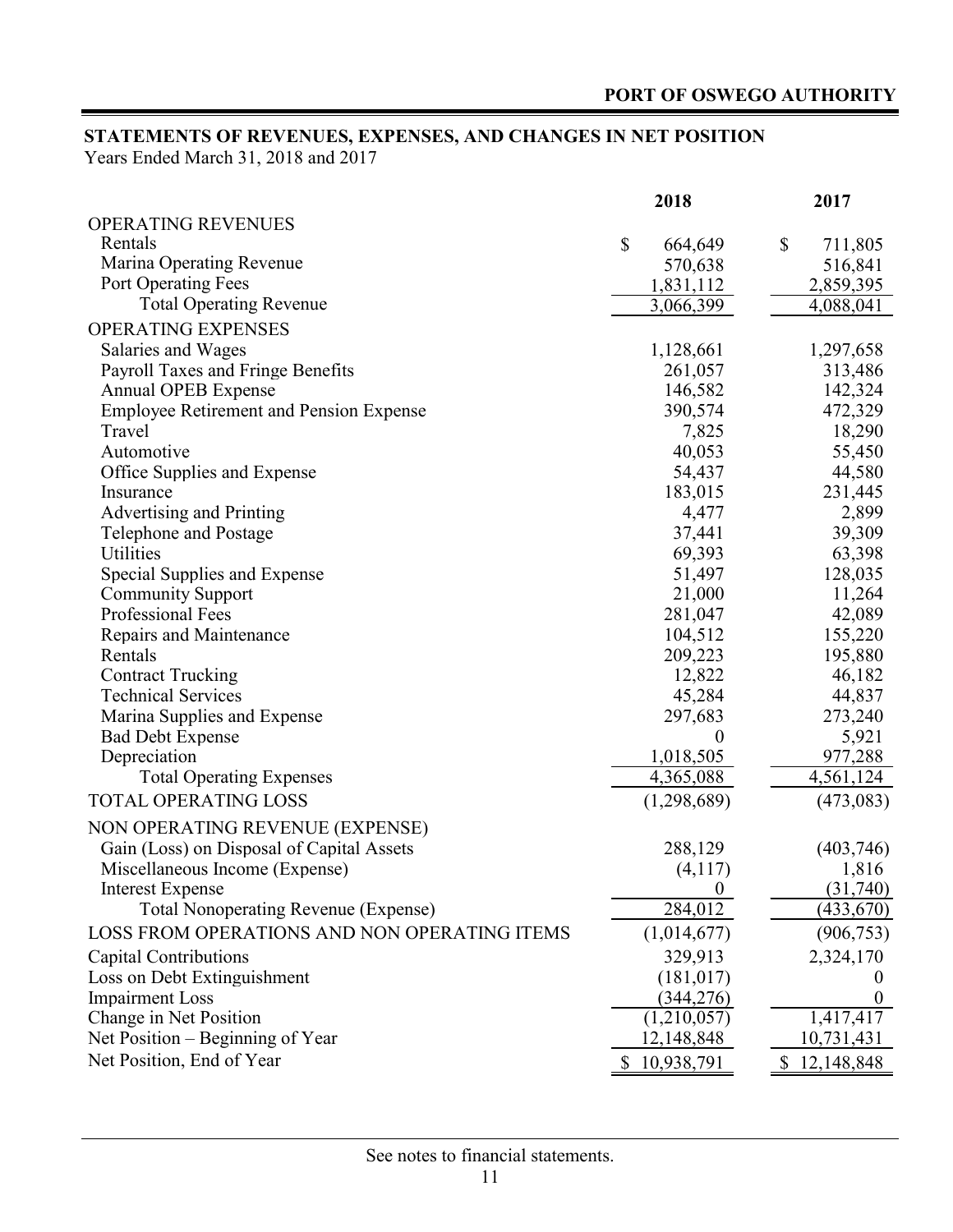#### **STATEMENTS OF CASH FLOWS**

|                                                                                  | 2018                        | 2017                      |
|----------------------------------------------------------------------------------|-----------------------------|---------------------------|
| CASH FLOWS FROM OPERATING ACTIVITIES                                             |                             |                           |
| <b>Receipts from Customers</b>                                                   | \$<br>2,951,351             | $\mathbb{S}$<br>4,323,919 |
| Payments to Suppliers                                                            | (1,773,407)                 | (1,866,172)               |
| Payments to Employees                                                            | (1,444,744)                 | (2,109,951)               |
| Net Cash Provided By (Used In) Operating Activities                              | (266, 800)                  | 347,796                   |
| CASH FLOWS FROM CAPITAL AND RELATED<br><b>FINANCING ACTIVITIES</b>               |                             |                           |
| Proceeds from Capital Contributions                                              | 13,772                      | 2,365,870                 |
| Purchases of Capital Assets / Construction in Progress                           | (308, 367)                  | (2,344,153)               |
| Proceeds from Sale of Capital Assets                                             | 163,330                     | 100,173                   |
| Principal Paid on Capital Debt and Line of Credit                                | (14, 827)                   | (125,207)                 |
| Interest Paid on Capital Debt and Line of Credit                                 | $\theta$                    | (31,740)                  |
| Net Cash Used In Capital<br>and Related Financing Activities                     | (146,092)                   | (35,057)                  |
| CASH FLOWS FROM INVESTING ACTIVITIES<br><b>Interest Earned</b>                   |                             |                           |
| Net Cash Provided By Investing Activities                                        | 2,883<br>2,883              | 1,816<br>1,816            |
|                                                                                  |                             |                           |
| Net Increase (Decrease) in Cash and Cash Equivalents                             | (410,009)                   | 314,555                   |
| Cash and Cash Equivalents, Beginning of Year                                     | 1,083,315                   | 768,760                   |
| Cash and Cash Equivalents, End of Year                                           | $\mathbb S$<br>673,306      | $\mathbb S$<br>1,083,315  |
| RECONCILIATION OF OPERATING LOSS TO NET<br>CASH PROVIDED BY OPERATING ACTIVITIES |                             |                           |
| <b>Operating Loss</b>                                                            | \$<br>(1,298,689)           | \$<br>(473,083)           |
| Depreciation                                                                     | 1,018,505                   | 977,288                   |
| <b>Bad Debt Expense</b>                                                          | $\theta$                    | 5,921                     |
| <b>Annual OPEB Expense</b><br>(Increase) Decrease in Assets:                     | 146,582                     | 142,324                   |
| <b>Accounts Receivable</b>                                                       | (117, 653)                  | 233,858                   |
| Prepaid Expenses                                                                 | 68                          | 26,866                    |
| Inventory                                                                        | 2,140                       | $\boldsymbol{0}$          |
| Increase (Decrease) in Liabilities:                                              |                             |                           |
| <b>Accounts Payable</b>                                                          | (27, 243)                   | (540, 920)                |
| Accrued Payroll and Related Charges                                              | (3,660)                     | (26, 268)                 |
| <b>Accrued Vacation</b>                                                          | 10,545                      | (210)                     |
| Deferred Revenue                                                                 | 2,605                       | 2,020                     |
| Net Cash Provided By (Used In) Operating Activities                              | $\mathcal{S}$<br>(266, 800) | $\mathbb{S}$<br>347,796   |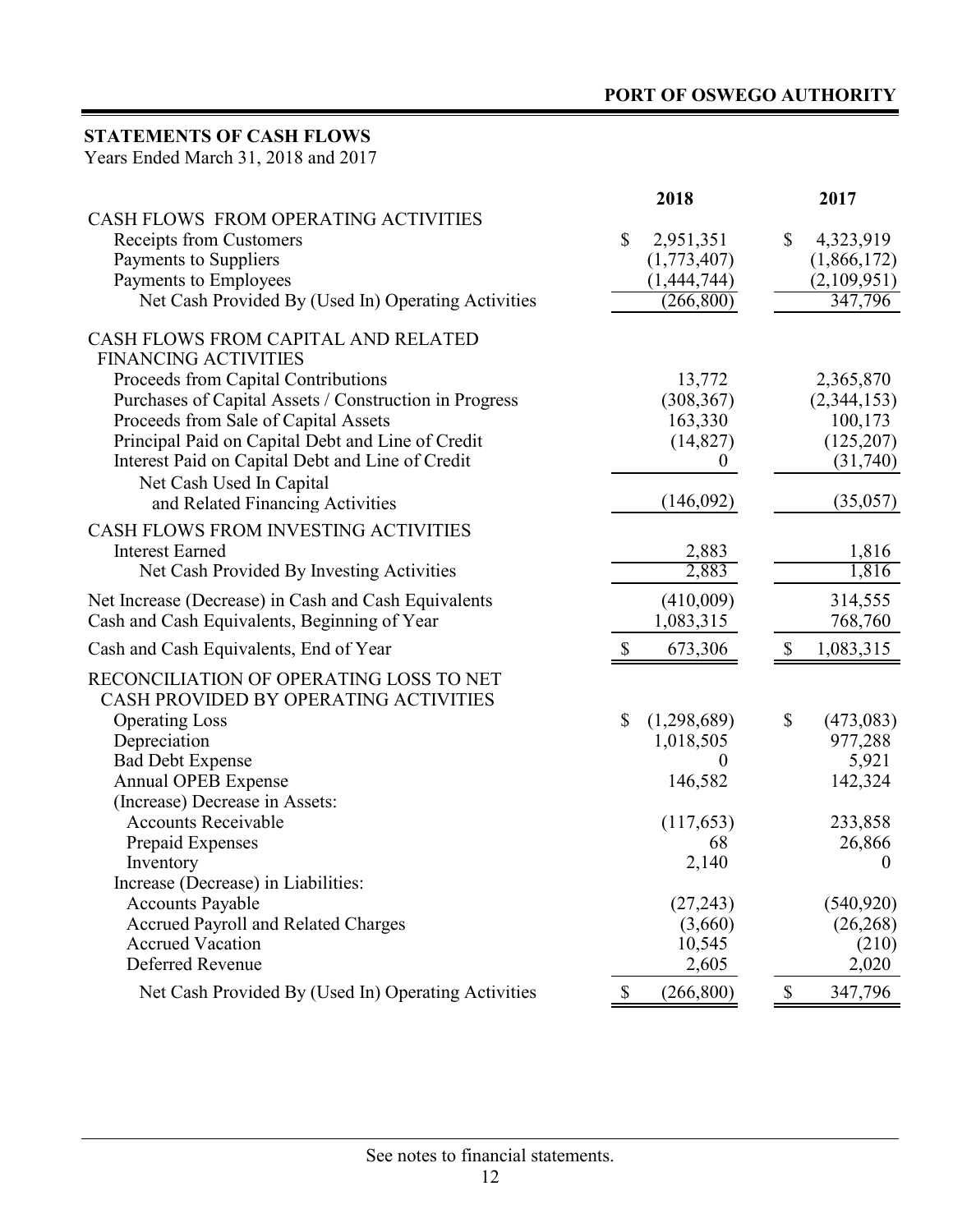#### **NOTE 1 – ORGANIZATION**

#### **Financial Reporting Entity**

The accompanying financial statements include the combined operations of the Port Facilities Development Fund established under the Port of Oswego Authority Act, as amended by Section 4, Chapter 917, of the Laws of 1960 of the State of New York and the Port of Oswego Fund established under Section 1362, Chapter 917, of the Laws of 1960 of the State of New York. Properties and income of the Port of Oswego Authority (the "Port") are exempt from taxation.

The Port is considered a component unit of the State of New York. Component units are legally separate organizations for which the State is financially accountable. The Port meets the definition as a component unit due to the financial accountability criteria. Board Members are appointed by the Governor of the State and the Authority's budgets must be approved by the State. As such the State is financially accountable for the actions of the Port.

#### **NOTE 2 – SIGNIFICANT ACCOUNTING POLICIES**

#### **Basis of Accounting**

The Port operations consist of a Port Fund, which is a proprietary type fund. Proprietary funds are accounted for on a flow of economic resources measurement focus. With this measurement focus, all assets and liabilities associated with the operation of these funds are included on the statement of net position. Proprietary fund equity is classified as net position. Proprietary fundtype operating statements present increases (e.g., revenues) and decreases (e.g., expenses) in total net position.

The accrual basis of accounting is utilized by proprietary fund types. Under this method, revenues are recorded when earned and expenses are recorded at the time liabilities are incurred.

#### **Operating Revenues and Expenses**

Operating revenues and expenses for proprietary funds are those that result from providing services and producing and delivering goods and/or services. It also includes all revenue and expenses not related to capital and related financing, noncapital financing, or investing activities.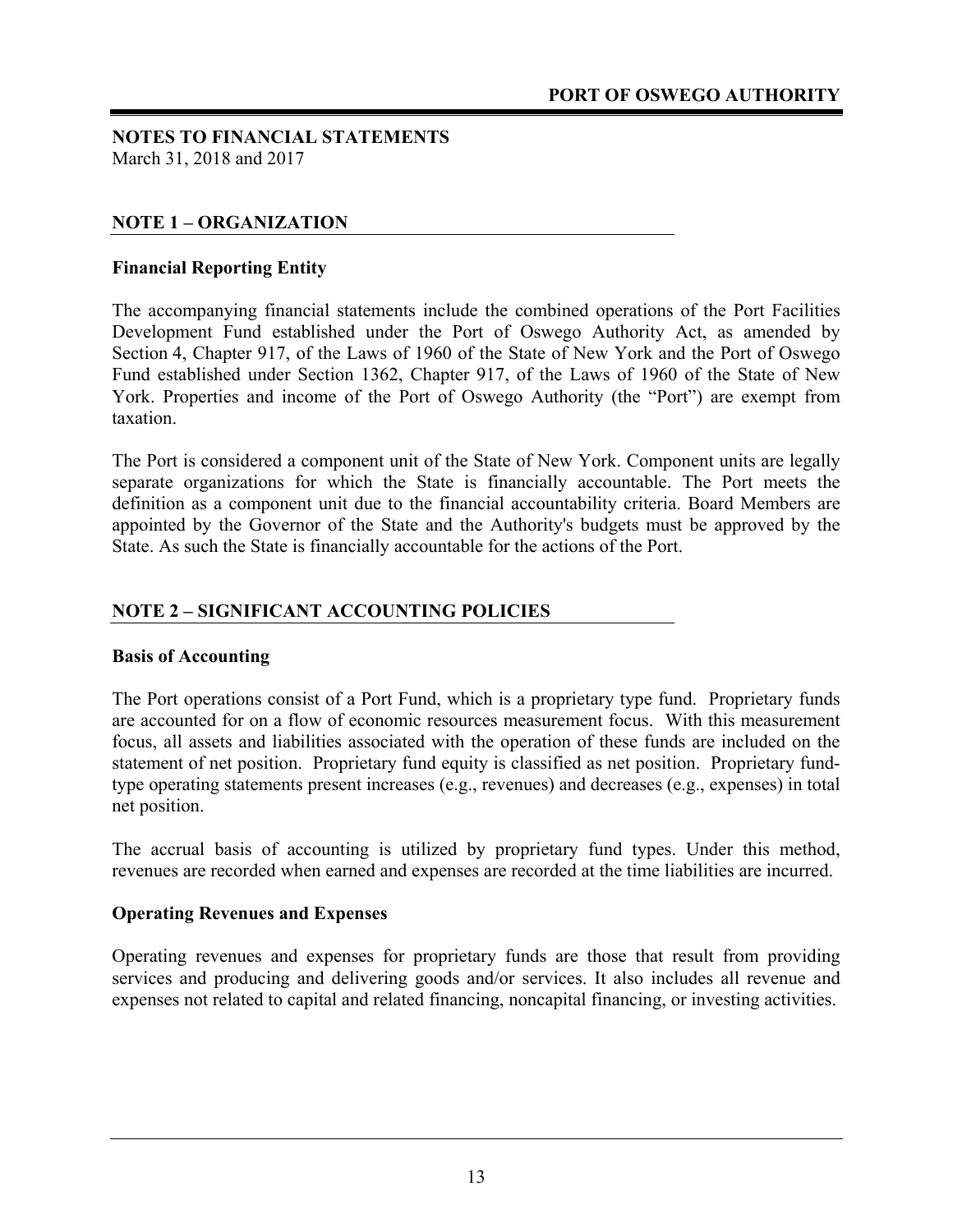#### **NOTE 2 – SIGNIFICANT ACCOUNTING POLICIES –** Continued

#### **Cash and Cash Equivalents**

Cash and cash equivalents include demand deposits, money market accounts, and short-term investments with original maturities of three months or less from the date of acquisition. All deposits with financial institutions must be collateralized in an amount equal to 102% of deposits not insured by the Federal Deposit Insurance Corporation. Securities that may be pledged as collateral are limited to obligations of the United States and its agencies and obligations of the state and its municipalities and school districts. At March 31, 2018 and 2017, the Port's bank balance was approximately \$887,000 and \$1,279,000, respectively, and all deposits were insured or collateralized.

The Port's investment policies are governed by state statutes. Permissible instruments include obligations of the United States of America, obligations guaranteed by agencies of the United States of America and obligations of the State of New York.

#### **Receivables**

Accounts receivable are stated at net estimated realizable value by writing off bad debts as they are determined to be uncollectible. An allowance for bad debts is not maintained. An allowance will be established when an event occurs in the future that would necessitate a reserve. Trade accounts receivable are carried at their estimated collectible amounts. Trade credit is generally extended on a short-term basis; thus trade receivables do not bear interest.

Grants receivable from federal and state agencies are recorded at the time the right to receive such funds occurs.

#### **Prepaid Expenses**

Expenses paid in advance are recorded as an asset and are amortized over the period of benefit.

#### **Inventory**

Inventory is valued at cost, which approximates the net realizable value, using the first-in, firstout method. The inventory of the Port consists of bait and tackle supplies and is recorded as an expenditure when consumed rather than when purchased.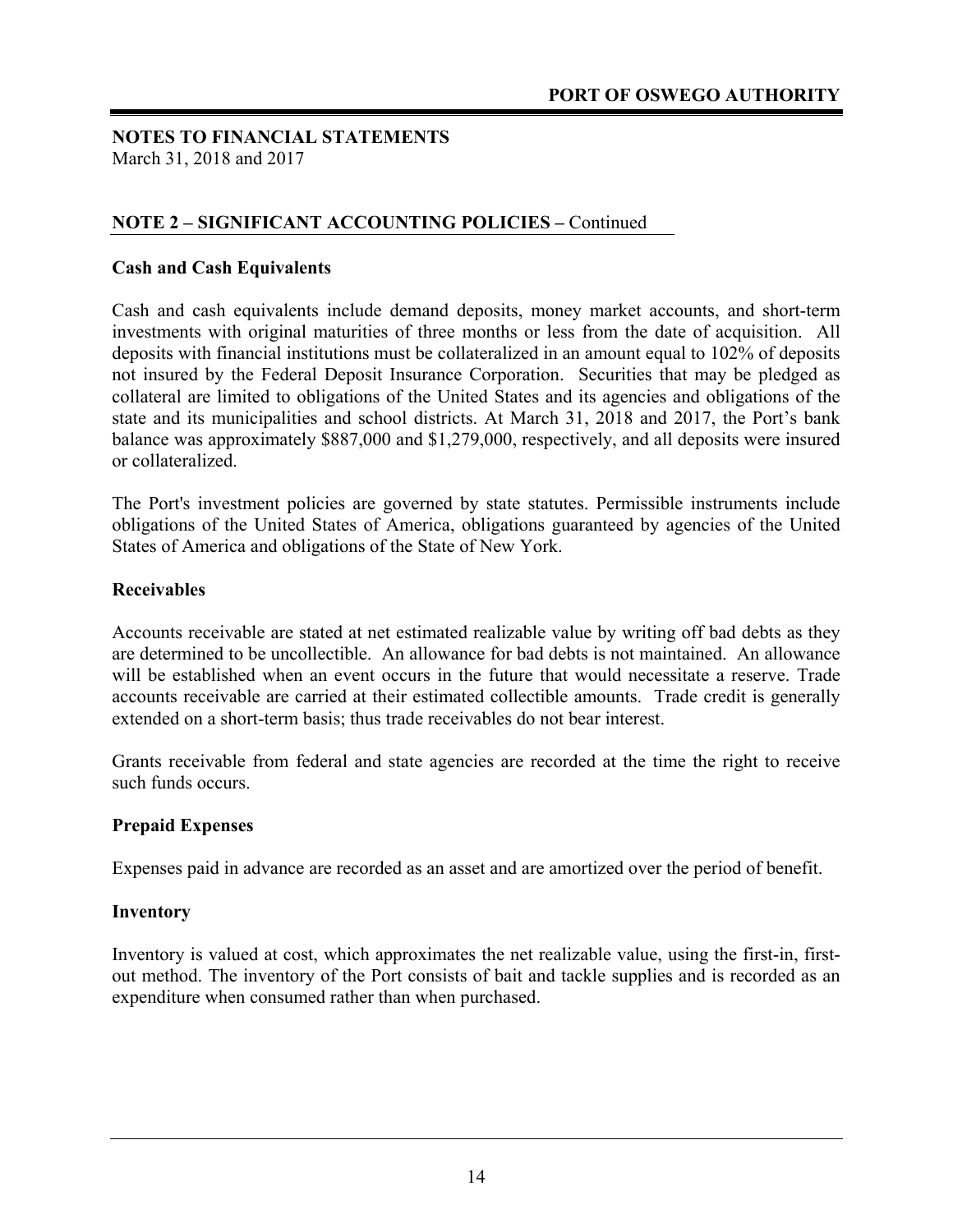#### **NOTE 2 – SIGNIFICANT ACCOUNTING POLICIES –** Continued

#### **Capital Assets**

Capital assets are stated at cost or appraised value. The Port capitalizes all expenditures for property and equipment in excess of \$1,000 and an estimated useful life of one year or more. Expenditures for maintenance, repairs, renewals and improvements which do not materially extend the useful lives of the assets are charged to operations when incurred.

Grants received from other governmental agencies to finance capital projects are shown as capital contributions and depreciation is recorded as a reduction to the investment in capital assets, net position account.

Depreciation is computed on a straight-line basis over the estimated useful lives of the assets. Buildings and improvements are assigned lives of 10 to 60 years, equipment 5 to 10 years, furniture and fixtures 5 to 10 years, and computer software 3 years.

#### **Compensated Absences**

The Port allows employees to accumulate unused sick leave to a maximum of 120 days. Earned vacation time can be accumulated up to 30 days in any single year. Employees may carry 10 vacation days from one year to the next or they may receive pay for unused vacation time. Upon termination, unused sick leave shall not have any monetary value, while vacation time accumulated up to 30 days will be paid to the employee. As of March 31, 2018 and 2017, the liability for accrued vacation leave was approximately \$38,000 and \$27,000, respectively.

#### **Economic Dependency**

The Port receives significant funding for capital projects from both New York State and the federal government. Curtailment of such revenue would have a significant impact on the Port's ability to fund capital projects. In addition, a significant percentage of revenue is derived from shipping aluminum to a local company.

#### **Labor Agreement**

The Port has an agreement with the International Longshoremen Association "Longshoremen" to provide labor services through December 31, 2017. As of the date of the financial statements, the agreement is in negotiations.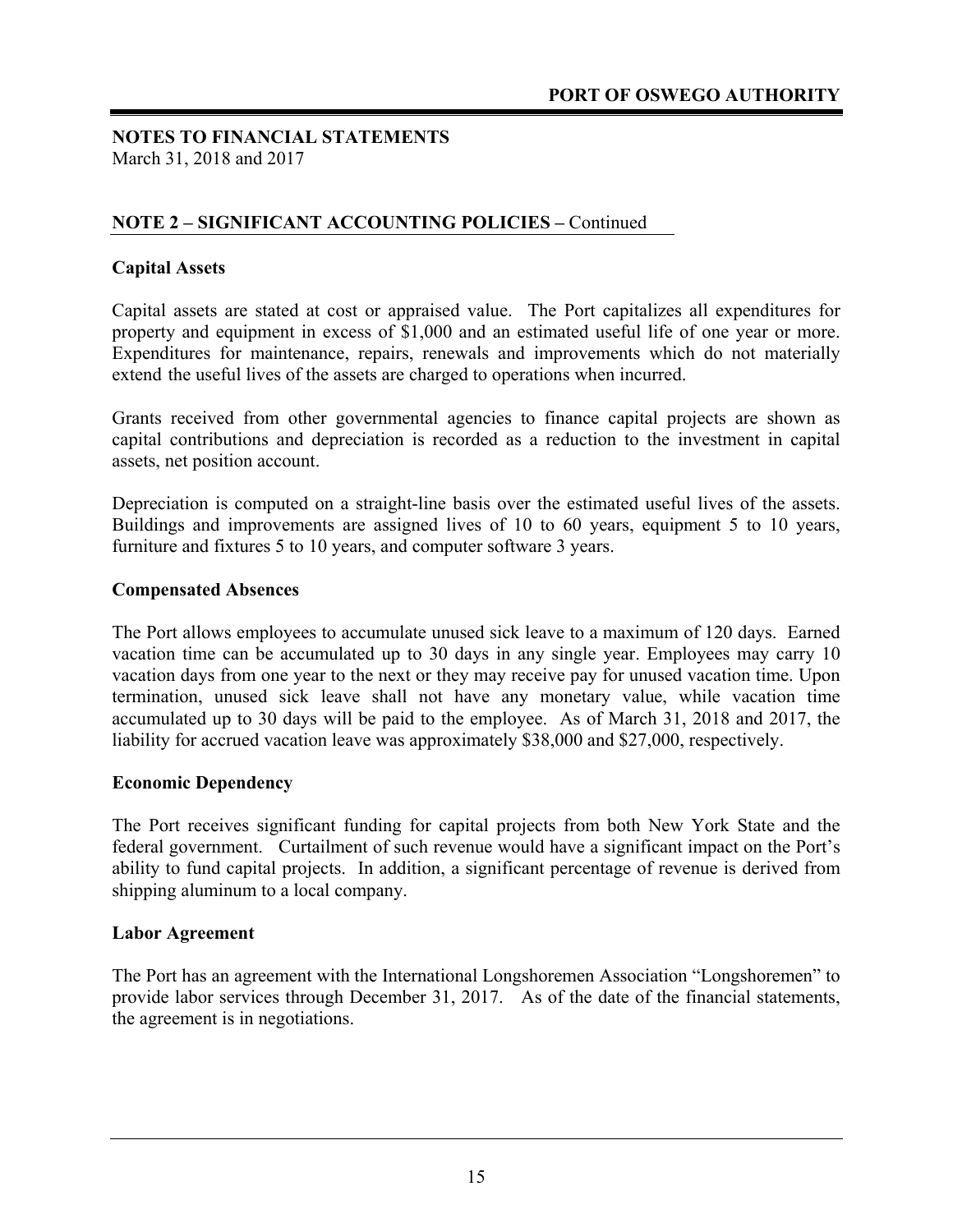#### **NOTE 2 – SIGNIFICANT ACCOUNTING POLICIES –** Continued

#### **Retirement Benefit Plans**

Substantially all full-time employees of the Port participate in the New York State Retirement System. The Port accrues this benefit based upon estimated rates furnished by the Retirement System and adjustments based upon actual payroll costs. Costs are funded as they are billed by the Retirement System. See Note 5 for additional information.

The Port also contributes to the Longshoremen's Pension Fund on behalf of members of the Association. Contributions are based upon rates per hour worked as defined in the labor agreement.

#### **Use of Estimates**

The preparation of financial statements in conformity with generally accepted accounting principles requires management to make estimates and assumptions that affect the reported amounts of assets and liabilities and disclosure of contingent assets and liabilities at the date of the financial statements and the reported amounts of revenues and expenses during the reporting period. Actual results could differ from those estimates.

#### **New Accounting Standards**

The Port has adopted all current Statements of the Governmental Accounting Standards Board ("GASB") that are applicable. At March 31, 2018, the Port implemented, as applicable, the following new standards issued by GASB:

GASB has issued Statement No. 75, *Accounting and Financial Reporting for Postemployment Benefits Other than Pensions*, effective for the year ending March 31, 2018.

GASB has issued Statement No. 81, *Irrevocable Split-Interest Agreements*, effective for the year ending March 31, 2018.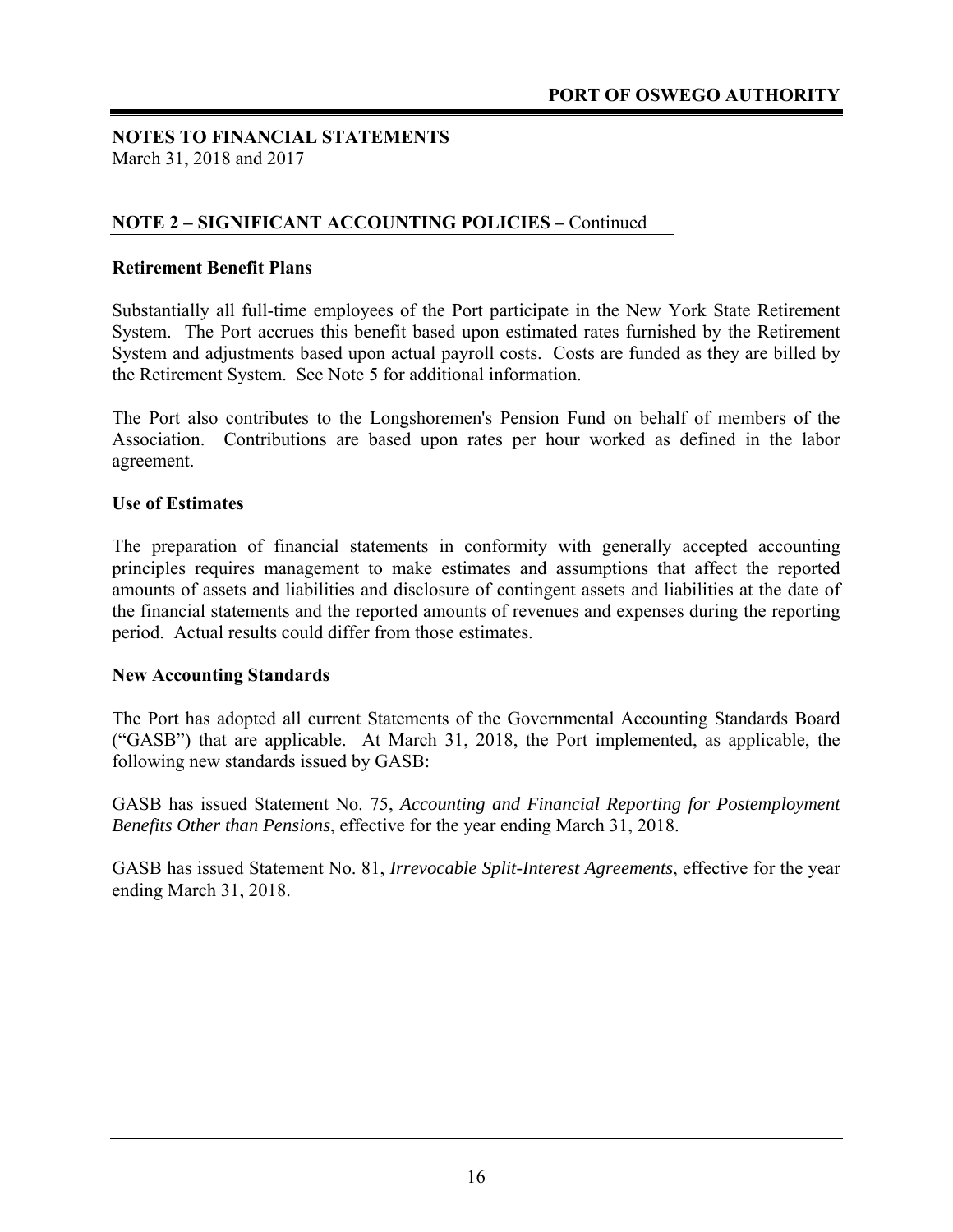#### **NOTE 2 – SIGNIFICANT ACCOUNTING POLICIES –** Continued

#### **Future Changes in Accounting Standards**

GASB has issued Statement No. 83, *Certain Asset Retirement Obligations,* effective for the year ending March 31, 2020.

GASB has issued Statement No. 84, *Fiduciary Activities,* effective for the year ending March 31, 2020.

GASB has issued Statement No. 85, *Omnibus 2017,* effective for the year ending March 31, 2019.

GASB has issued Statement No. 86, *Certain Debt Extinguishment Issues,* effective for the year ending March 31, 2019.

GASB has issued Statement No. 87, *Leases*, effective for the year ended March 31, 2021.

GASB has issued Statement No. 88, *Certain Disclosures Related to Debt, including Direct Borrowing and Direct Placements*, effective for the year ended March 31, 2020.

The Port will evaluate the impact each of these pronouncements may have on its financial statements and will implement them as applicable and when material.

#### **Subsequent Events**

The Port has evaluated events and transactions that occurred between March 31, 2018 and June 27, 2018, which is the date the financial statements were available to be issued, for possible disclosure and recognition in the financial statements.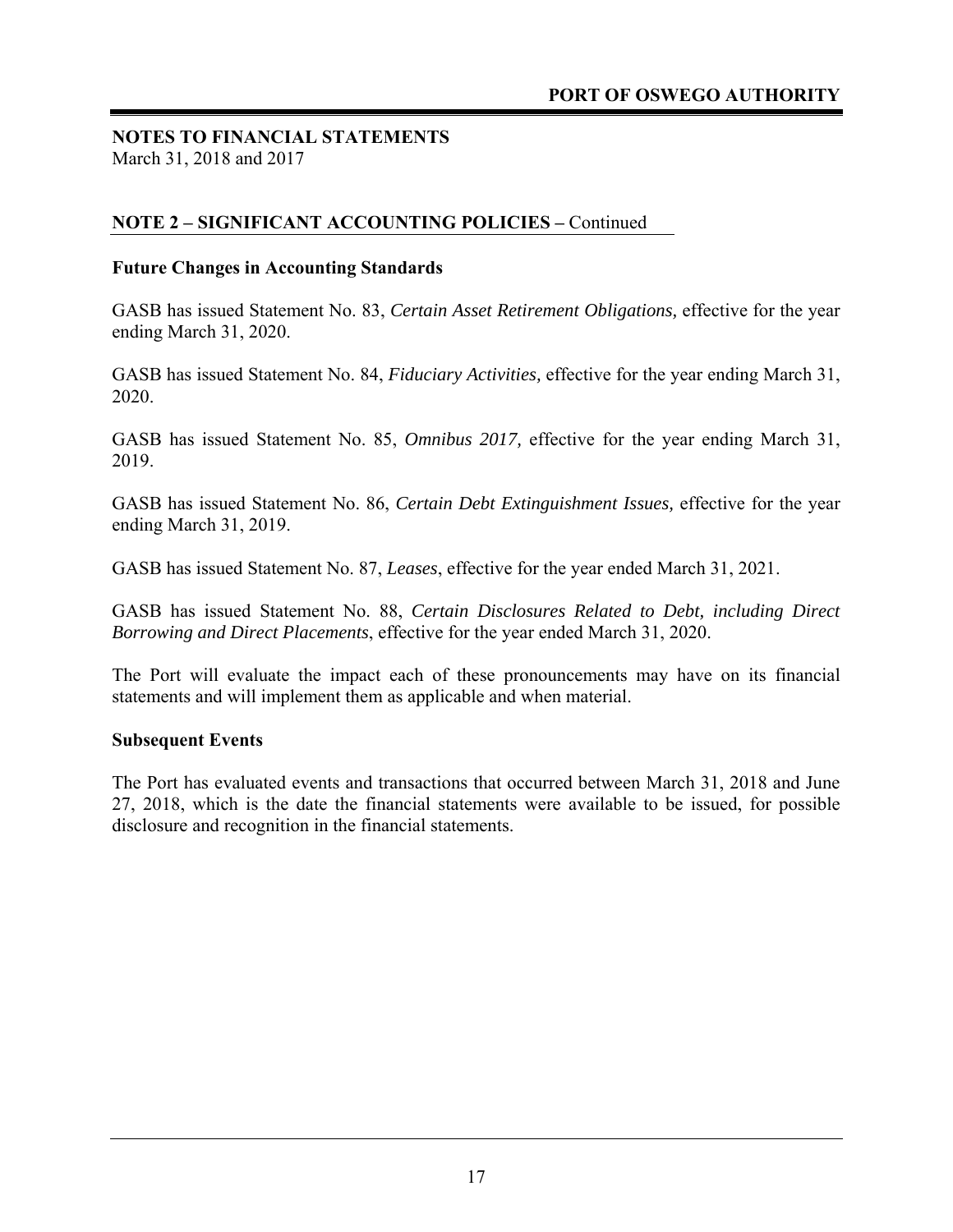#### **NOTE 3 – LINE OF CREDIT**

The Port has available a line of credit with a financial institution totaling \$500,000. The line of credit is unsecured and bears interest at the banks' prime rate with a floor of 5%. There was no outstanding balance on the line of credit at March 31, 2018 and 2017, respectively.

#### **NOTE 4 – LONG-TERM DEBT**

Long-term debt activity for the year ended March 31, 2018 was as follows:

|                                                                         |   | <b>Balance at</b><br>3/31/17 | <b>Additions</b> |                  | <b>Payments</b> |                     | <b>Balance</b> at<br>3/31/18 |
|-------------------------------------------------------------------------|---|------------------------------|------------------|------------------|-----------------|---------------------|------------------------------|
| Due State of New York<br><b>Bond Payable</b><br>Due to NYSERS – Chapter | S | 3,605,926<br>300,000         | \$               | $\theta$         | \$              | $\theta$<br>300,000 | \$<br>3,605,926<br>$\theta$  |
| 57                                                                      |   | 72,097                       |                  | $\boldsymbol{0}$ |                 | 14,827              | 57,270                       |
| Total Long-Term Debt<br>Less Amount Due Within                          |   | 3,978,023                    | \$               | $\boldsymbol{0}$ | \$              | 314,827             | 3,663,196                    |
| One Year                                                                |   | (65, 963)                    |                  |                  |                 |                     | (60, 952)                    |
|                                                                         |   | 3,912,060                    |                  |                  |                 |                     | 3,602,244                    |

#### **Due State of New York**

During prior periods, the Port was appropriated funds from New York State through a number of appropriations acts. These appropriations totaled \$5,570,000. These appropriations are advances from New York State and are repayable in accordance with the terms and conditions of such appropriation acts. The fifth supplement agreement extending the original repayment term expired in 2005. The terms and conditions of the fifth supplement agreement will continue until a new agreement is executed.

The advances are payable in annual installments of \$50,000 and are non-interest bearing. The Port requested relief for the current period annual installment. The agreement requires the Port to pay any funds in excess of \$750,000 (measured on an annual basis) to the State Comptroller until said advance is fully repaid. The total advances due to New York State was approximately \$3,606,000 at March 31, 2018 and 2017.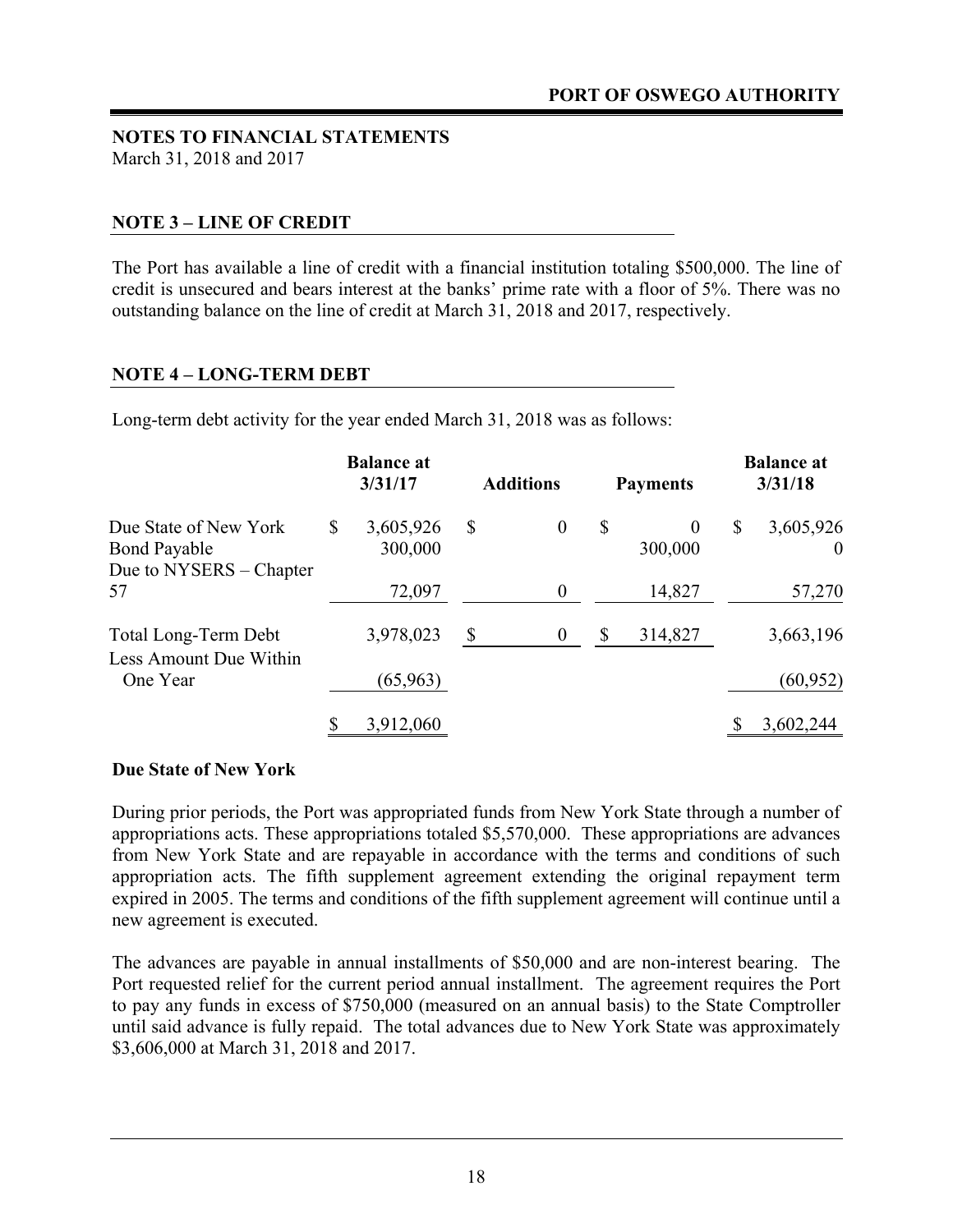#### **NOTE 4 – LONG-TERM DEBT –** Continued

#### **Bond Payable – 29 E. Cayuga Street**

The Port entered into a bond agreement on May 30, 2013 in the amount of \$300,000 with a corporation. The bond is payable in two annual interest only installments for twenty years with the principal balance due at maturity. The bond may be redeemed prior to the maturity at a redemption price equal to the principal outstanding balance, accrued interest, and the present value of all interest scheduled through the maturity date. The interest rate was 6%. The outstanding balance at March 31, 2017 was \$300,000.

During the current period, the real property associated with this bond was sold and the bond payable was paid off with the proceeds. The interest expense the Port was still liable for created a loss on extinguishment of approximately \$181,000. The loss is record on the loss from extinguishment line in the statement of revenue, expenses, and changes in net position.

#### **Due to NYSERS – Chapter 57**

Chapter 57 of the Laws of 2010 of the State of New York allows local employers to amortize a portion of their retirement bill for 10 years. This law requires participating employers to make payments on a current basis, while amortizing existing unpaid amounts relating to the System's fiscal years when the employer opts to participate in the program. The total unpaid liability for the years ended March 31, 2018 and 2017 was approximately \$57,000 and \$72,000, respectively.

#### **Future Maturities**

Annual principal and interest payments of long-term debt are as follows:

|            |    | Principal | <b>Interest</b> |        |  |
|------------|----|-----------|-----------------|--------|--|
| 2019       | \$ | 60,952    | \$              | 3,000  |  |
| 2020       |    | 60,957    |                 | 3,000  |  |
| 2021       |    | 61,751    |                 | 3,000  |  |
| 2022       |    | 62,600    |                 | 3,000  |  |
| 2023       |    | 59,494    |                 | 3,000  |  |
| Thereafter |    | 3,357,442 |                 | 6,000  |  |
| Total      |    | 3,663,196 | ╓               | 21,000 |  |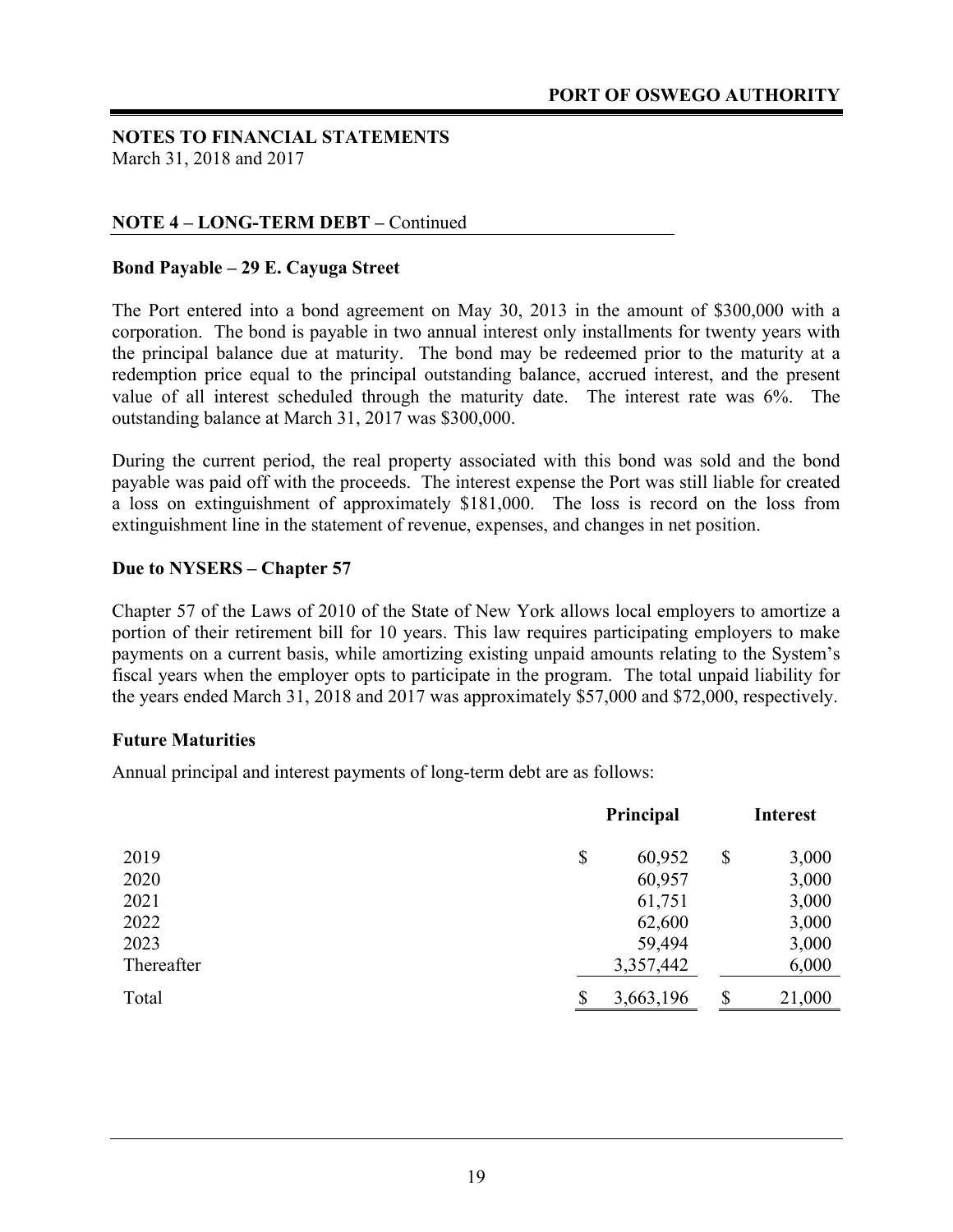#### **NOTE 5 – PENSION PLAN**

#### **General Information**

The Port of Oswego Authority participates in the New York State and Local Employees' Retirement System ("NYSERS"). This system is a cost sharing multiple-employer retirement system, providing retirement benefits as well as death and disability benefits. The net position of the NYSERS is held in the New York State Common Retirement Fund, established to hold all net position and record changes in plan net position allocated to the NYSERS. The NYSERS benefits are established under the provisions of the New York State Retirement and Social Security Law ("NYSRSSL"). Once an employer elects to participate in the NYSERS, the election is irrevocable.

The system is included in the State's financial report as a pension trust fund. That report, including information with regard to benefits provided, may be found at www.osc.state.ny.us.retire/publications/index.php or obtained by writing to the New York State and Local Retirement System, 110 State Street, Albany, NY 12244.

The NYSERS are noncontributory except for employees who joined the NYSERS after July 27, 1976, who contribute 3 percent of their salary for the first ten years of membership, and employees who joined on or after January 1, 2010 who generally contribute 3 percent of their salary for their entire length of service. Under the authority of the NYSRSSL, the Comptroller annually certifies the actuarially determined rates expressly used in computing the employers' contributions based on salaries paid during the NYSERS fiscal year ending March 31.

The required contributions for the current year and the two preceding years are as follows:

| Year Ending March 31, |         |
|-----------------------|---------|
| 2018                  | 105,713 |
| 2017                  | 109,566 |
| 2016                  | 110,075 |

#### **Pension Liability, Pension Expense, and Deferred Outflows Related to Pensions**

At March 31, 2018, the Port reported a net pension liability for its proportionate share of NYSERS net pension liability. The net pension liability was measured as of March 31, 2017, and the total pension liability used to calculate the net pension liability was determined by the actuarial valuation as of that date. The Port's proportion of the net pension liabilities were based on a projection of the Port's long-term share of contributions to the pension plan relative to the projected contributions of all participating members, were actuarially determined.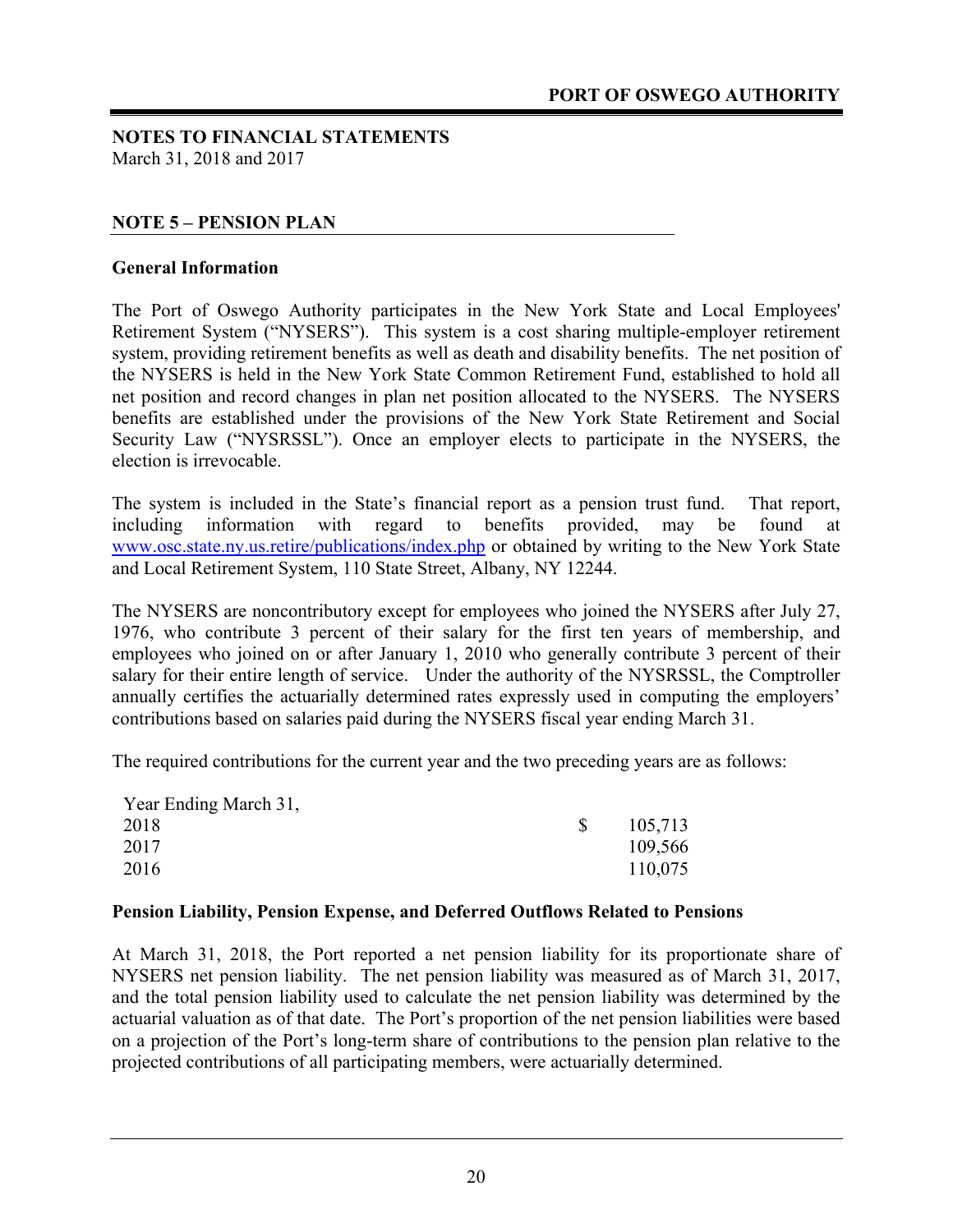#### **NOTE 5 – PENSION PLAN – Continued**

At March 31, 2018, the Port reported the following:

| Net Pension Liability     | 248,799    |
|---------------------------|------------|
| Port's Proportion Percent | 0.0026479% |
| Pension Expense           | 155.871    |

At March 31, 2018, the Port reported deferred outflows and inflows related to NYSERS:

|                                                                                                            |    | <b>Deferred Outflows</b><br>of Resources | <b>Deferred Inflows</b><br>of Resources |          |  |
|------------------------------------------------------------------------------------------------------------|----|------------------------------------------|-----------------------------------------|----------|--|
| Differences Between Expected and Actual Experience \$                                                      |    | 6,235                                    | \$                                      | 37,781   |  |
| Changes of Assumptions                                                                                     |    | 84,998                                   |                                         | $\theta$ |  |
| Net Difference Between Projected and Actual<br>Earnings on Pension Plan Investments                        |    | 49,695                                   |                                         | $\theta$ |  |
| Changes in Proportion and Differences Between the<br>Port's Contributions and Proportionate Share of Contr |    | 42,158                                   |                                         |          |  |
| Total                                                                                                      | \$ | 183,086                                  | \$                                      | 37,781   |  |

The Port recognized deferred outflows of resources related to pensions resulting from contributions made subsequent to the measurement date of March 31, 2017, which resulted in a reduction of the net pension liabilities as of March 31, 2018.

The other amounts reported as deferred outflows of resources related to pensions will be recognized in pension expense as follows:

| 2019<br>2020 | \$<br>60,446<br>60,446 |
|--------------|------------------------|
| 2021         | 53,692                 |
| 2022         | (29, 279)              |
|              | \$<br>145,305          |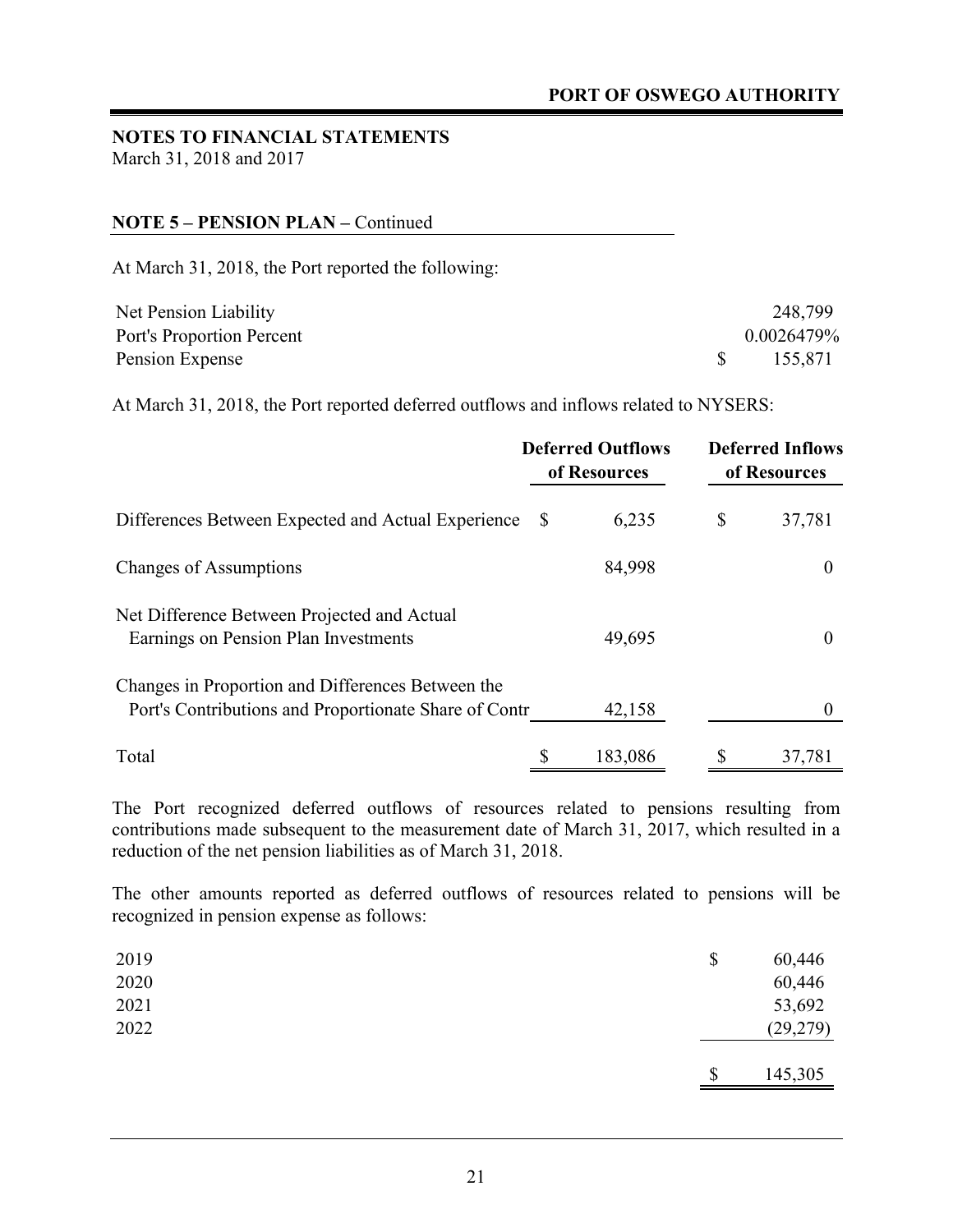#### **NOTE 5 – PENSION PLAN –** Continued

#### **Sensitivity of the Proportionate Share of the Net Pension Liability to the Discount Rate Assumption**

The following presents the Port's proportionate share of the net pension liability calculated using the discount rate of 7.0% percent, as well as what the Port's proportionate share of the net pension liability would be if it was calculated using a discount rate that is 1% lower (6.0%) or 1% percent higher (8.0%) than the current rate:

| 1% Decrease<br>$(6.0\%)$ |  | <b>Assumption</b><br>$(7.0\%)$ |                                              | 1% Increase<br>$(8.0\%)$ |  |
|--------------------------|--|--------------------------------|----------------------------------------------|--------------------------|--|
|                          |  |                                |                                              | 212,687                  |  |
|                          |  |                                | <b>Current</b><br>$(794,613)$ \$ $(248,799)$ | $\sim$ \$                |  |

#### **Pension Plan Fiduciary Net Position**

The components of the current year net pension liability of the employers as of March 31, 2017 were as follows:

| Measurement Date                                                      | March 31, 2017                 |
|-----------------------------------------------------------------------|--------------------------------|
| NYSERS's Total Pension Liability<br><b>Plan Net Position</b>          | (177, 400, 586)<br>168,004,363 |
| NYSERS's Net Pension Liability                                        | (9,396,223)                    |
| Ratio of Plan Net Position to the<br>NYSERS's Total Pension Liability | 94.7%                          |

#### **Actuarial Assumptions**

The total pension liability at March 31, 2017 was determined using an actuarial valuation as of April 1, 2016, with update procedures used to roll forward the total pension liability to March 31, 2017.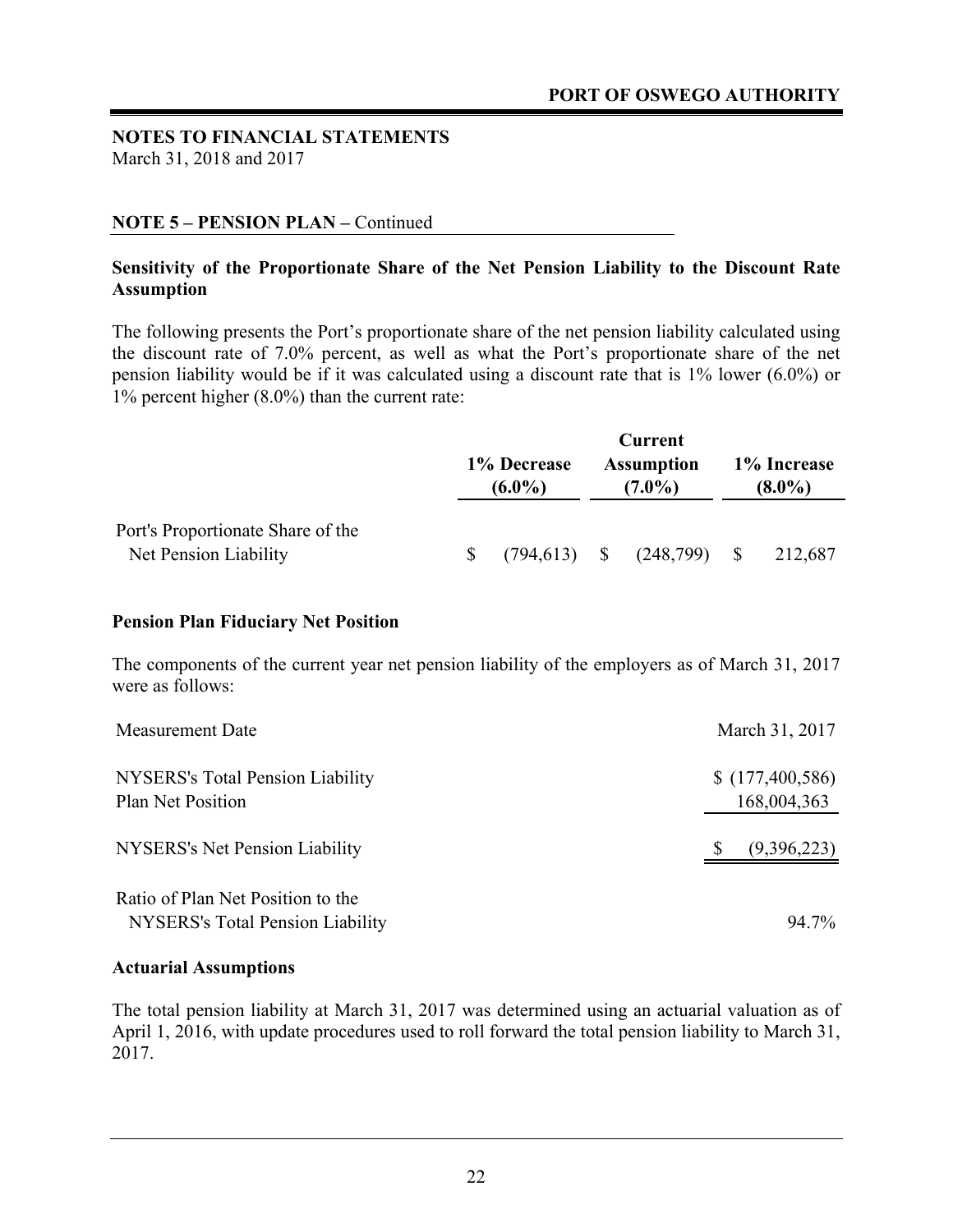#### **NOTE 5 – PENSION PLAN – Continued**

The actuarial valuation used the following assumptions:

| Cost of Living Adjustments | $1.3\%$                    |
|----------------------------|----------------------------|
| <b>Interest Rate</b>       | $7.0\%$                    |
| <b>Salary Increases</b>    | 3.8%                       |
| Decrement Tables           | April 1, 2010 -            |
|                            | March 31, 2015             |
|                            | <b>System's Experience</b> |
| <b>Inflation Rate</b>      | $2.5\%$                    |

The long term expected rate of return on pension plan investments was determined using a building block method in which estimate ranges of expected future real rates of return (expected returns net of investment expense and inflation) are developed for each major asset class. These ranges are combined to produce the long term expected rate of return by weighing the expected future real rates of return by the target asset allocation percentage and by adding expected inflation.

Best estimates of arithmetic real rates of return for each major asset class included target asset allocation as of March 31, 2017 are summarized below:

| Asset Type                       |          |
|----------------------------------|----------|
| Domestic Equity                  | $4.55\%$ |
| <b>International Equity</b>      | $6.35\%$ |
| Private Equity                   | 7.75%    |
| <b>Real Estate</b>               | 5.80%    |
| Absolute Return Strategies       | $4.00\%$ |
| Opportunistic Portfolio          | 5.89%    |
| <b>Real Assets</b>               | $5.54\%$ |
| <b>Bonds and Mortgages</b>       | 1.31%    |
| Cash                             | $-0.25%$ |
| <b>Inflation - Indexed Bonds</b> | 1.50%    |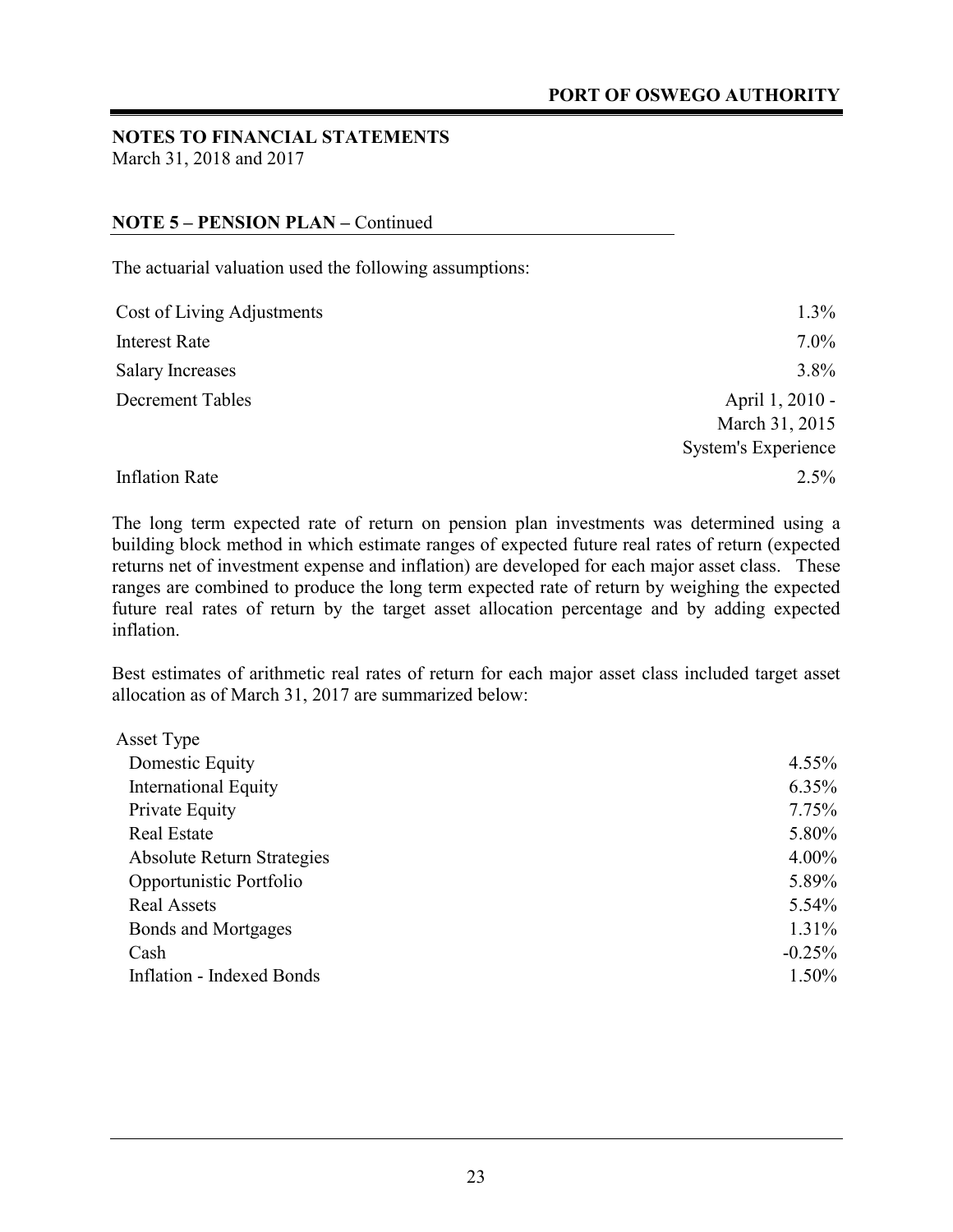#### **NOTE 5 – PENSION PLAN –** Continued

#### **Discount Rate**

The discount rate used to calculate the total pension liability was 7.0%. The projection of cash flows used to determine the discount rate assumes that contributions from plan members will be made at the current contribution rates and that contributions from employers will be made at statutorily required rates, actuarially. Based upon the assumptions, the Plan's fiduciary net position was projected to be available to make all projected future benefit payments of current plan members. Therefore, the long term expected rate of return on pension plan investments was applied to all periods of projected benefit payments to determine the total pension liability.

#### **NOTE 6 – CAPITAL CONTRIBUTIONS**

#### **New York State Grants**

The Port is included as a recipient of funding under the Transportation Bond Act of 2005. The Port has been allocated \$4,600,000 in state grant funds for the rehabilitation of the barrel building, railroad upgrades, replacement of garage roof and paving. The State agrees to reimburse the Port a specified percentage of eligible project costs in accordance with the grant agreement. As of March 31, 2018, a total of approximately \$3,876,000 has been utilized by the Port with approximately \$1,484,000 earned during the year ended March 31, 2017. The revenue earned from the grant is recorded in capital contributions line on the statement of revenue, expenses and changes in net position.

The Port was awarded a grant totaling \$750,000 from the New York State Department of Transportation. The grant provides for design, construction, reconstruction, improvement or rehabilitation of rail facilities as specified in the grant agreement. For the year ended March 31, 2017, approximately \$750,000 has been utilized and earned by the Port. The revenue earned from the grant is recorded in capital contributions line on the statement of revenue, expenses and changes in net position.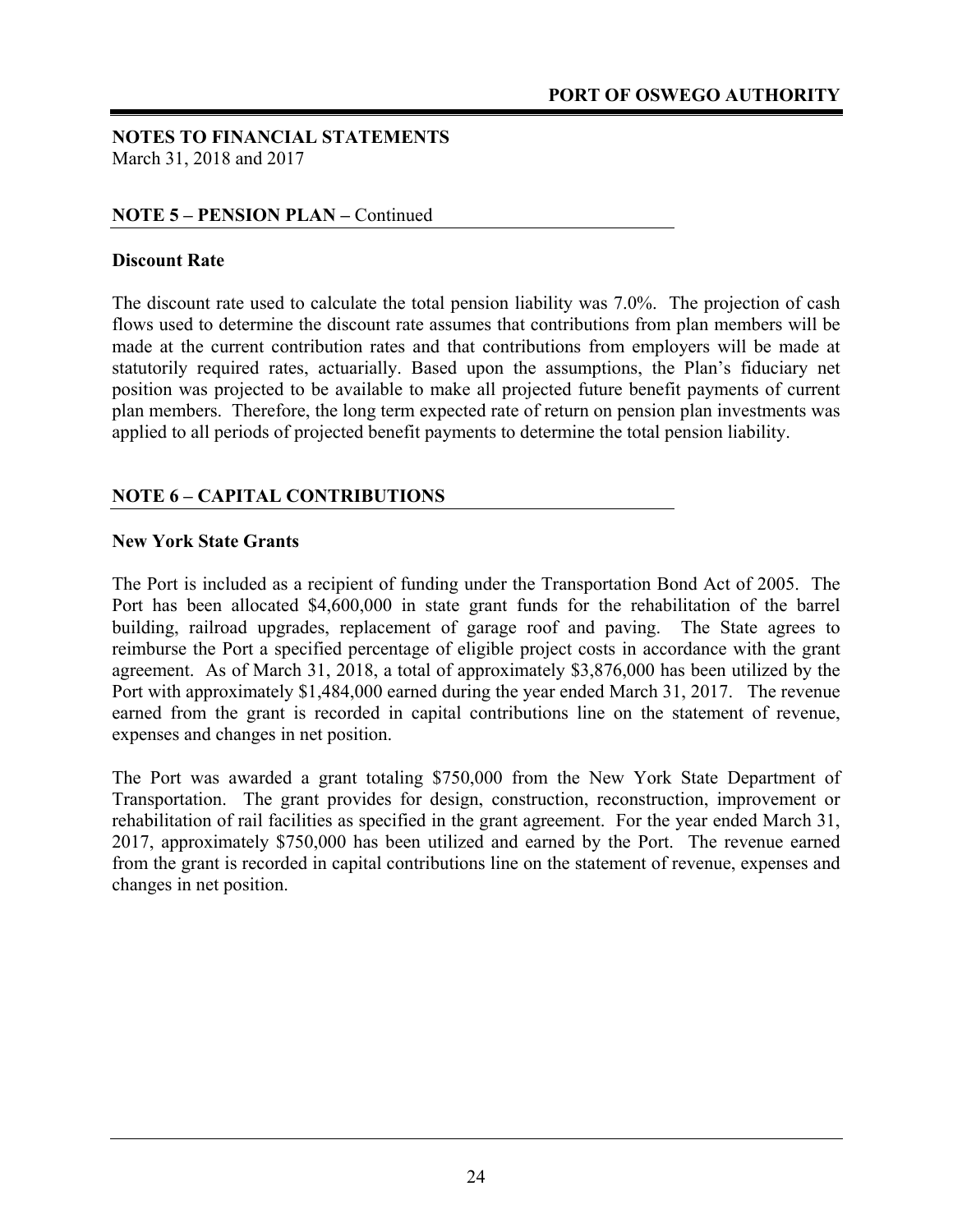#### **NOTE 6 – CAPITAL CONTRIBUTIONS –** Continued

#### **New York State Grants – Continued**

On February 2, 2017, the Port was awarded a grant totaling approximately \$2,145,000 from New York State Department of Transportation. The grant provides for design, construction, reconstruction, improvement or rehabilitation of rail facilities as specified in the grant agreement. The Port has not received any funding as of the date of these financial statements.

#### **NOTE 7 – OPERATING LEASE - LESSOR**

The Port is the lessor of various properties under operating leases expiring in various years through the year 2030. Rental income earned for the years ended March 31, 2018 and 2017, under these agreements was approximately \$490,000 and \$495,000, respectively.

The following is a summary of property held for lease at March 31:

|                                 | 2018        | 2017        |
|---------------------------------|-------------|-------------|
| Land and Land Improvements      | 87,314      | 24,311      |
| Buildings and Improvements      | 3,743,045   | 3,734,895   |
| <b>Accumulated Depreciation</b> | (1,866,637) | (1,778,000) |
| Total                           | 1,963,722   | 1,981,206   |

Minimum future rentals on non-cancelable leases are as follows:

| 2019<br>2020<br>2021<br>2022<br>2023<br>Thereafter | \$<br>487,000<br>491,000<br>236,000<br>237,000<br>157,000<br>1,137,000 |
|----------------------------------------------------|------------------------------------------------------------------------|
| Total                                              | 2,745,000                                                              |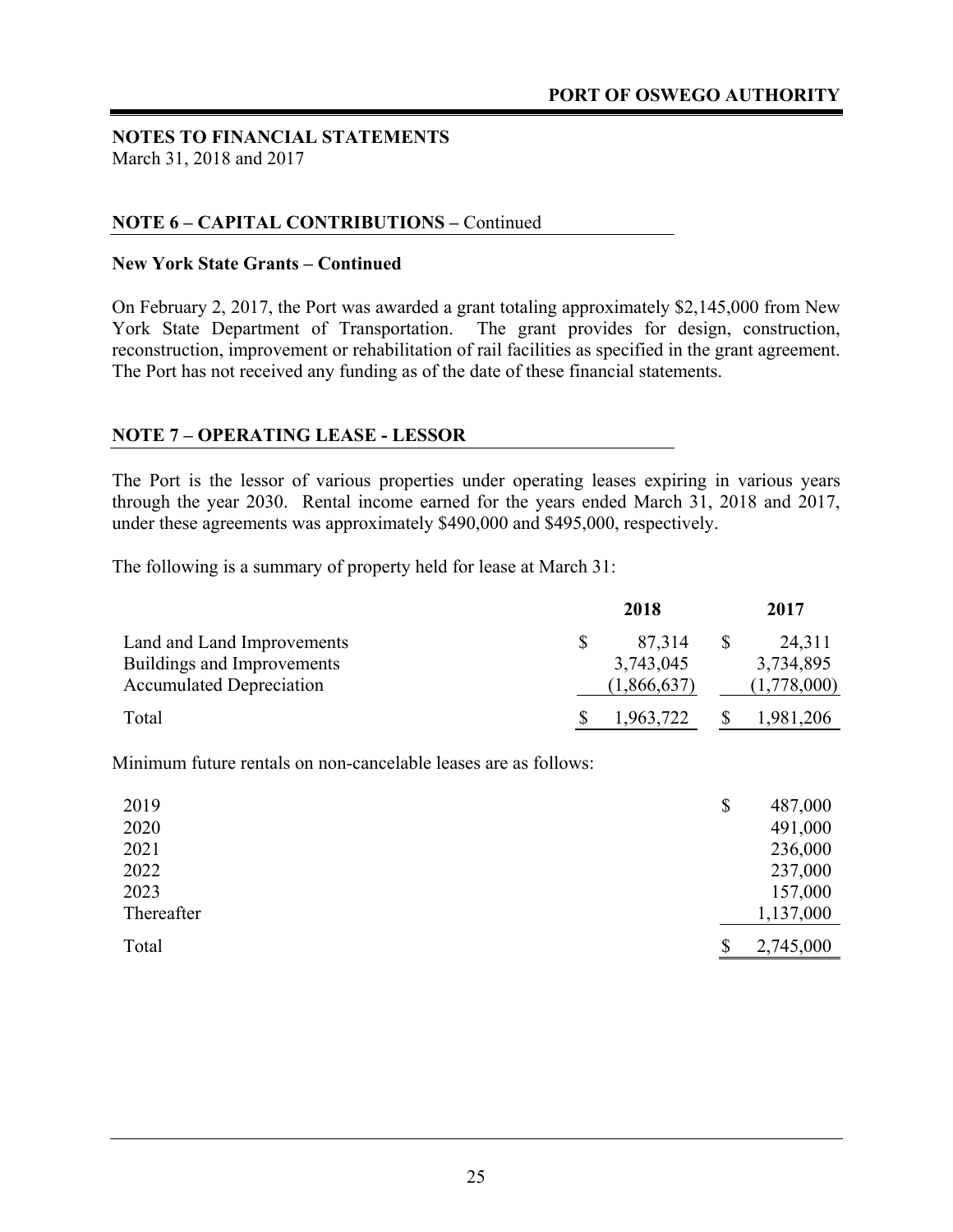#### **NOTE 8 – POSTEMPLOYMENT HEALTHCARE BENEFITS**

#### **Plan Description**

The Port contributes to the Excellus Blue Cross Blue Shield Plan. The health insurance plan is open to active and retired employees. The Board Members of the Port govern the payment of postemployment health insurance benefits. Employees are eligible to retire at age fifty-five with five years of service.

Employer contributions – The Port currently pays for postemployment health care benefits on a pay-as-you-go basis. Retirees are not required to make contributions. Spouses of retired directors are also not required to make contributions.

The Port does not fund the accrued net OPEB obligation.

The valuation involves estimates of the value of reported amounts and assumptions about the probability of occurrence of events far into the future. Examples include assumptions about future employment, mortality, and the healthcare cost trend. Amounts determined regarding the funded status of the plan and the annual required contributions of the employer are subject to continual revision as actual results are compared with past expectations and new estimates are made about the future.

Calculations are based on the types of benefits provided under the terms of the substantive plan at the time of the valuation and on the pattern of sharing of costs between the employer and plan members to that point. Calculations reflect a long-term perspective, so methods and assumptions used include techniques that are designed to reduce short-term volatility in actuarial accrued liabilities and the actuarial value of assets.

#### **Funding Policy**

Currently, the funding policy for the Port is on a pay-as-you-go basis, since no statutory authority has been provided in the State of New York for local governments to establish the required trust fund to provide funding for these accrued liabilities.

#### **Annual OPEB Cost and Net OPEB Obligation**

The Port's OPEB cost is calculated based on the annual required contribution of the employer ("ARC"), an amount actuarially determined in accordance with parameters of GASB Statement No. 45. The ARC represents a level of funding that, if paid on an ongoing basis, is projected to cover the normal cost each year and amortize any unfunded actuarial liabilities over a period not to exceed 30 years. The following table shows the components of the Port's annual OPEB cost for the year, the amount actually contributed to the plan, and changes in the Port's net OPEB obligation.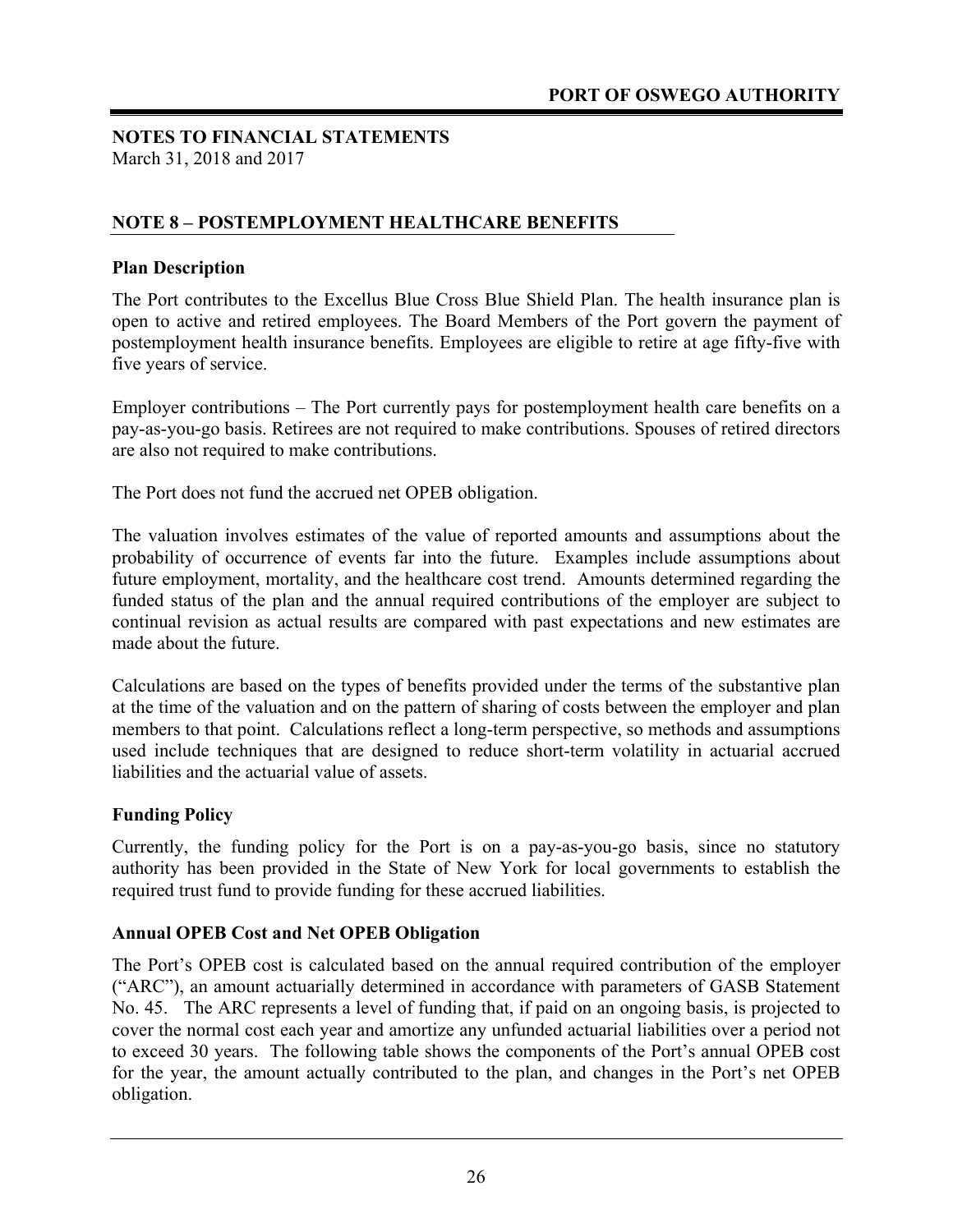## **NOTES TO FINANCIAL STATEMENTS**

March 31, 2018 and 2017

#### **NOTE 8 – POSTEMPLOYMENT HEALTHCARE BENEFITS –**  Continued

|                                            | 2018          |    | 2017      |
|--------------------------------------------|---------------|----|-----------|
| <b>Annual Required Contribution</b>        | \$<br>160,827 | \$ | 153,784   |
| Interest on Net OPEB Obligation            | 20,456        |    | 16,455    |
| Adjustment to Annual Required Contribution | (34,701)      |    | (27, 915) |
| <b>Annual OPEB Cost</b>                    | 146,582       |    | 142,324   |
| <b>Contributions Made</b>                  | (45, 922)     |    | (42,310)  |
| Increase in Net OPEB Obligation            | 100,660       |    | 100,014   |
| Net OPEB Obligation – Beginning of Year    | 511,400       |    | 411,386   |
| Net OPEB Obligation – End of Year          | \$<br>612,060 | S  | 511,400   |

#### **Annual OPEB Cost and Net OPEB Obligation - Continued**

The Port's annual OPEB cost, the percentage of annual OPEB cost contributed to the plan, and the net OPEB obligation for 2018 and the proceeding two years were as follows:

|                          |                            | <b>Annual OPEB</b>  |                                      |  |  |  |
|--------------------------|----------------------------|---------------------|--------------------------------------|--|--|--|
| <b>Fiscal Year Ended</b> | <b>Annual OPEB</b><br>Cost | Cost<br>Contributed | <b>Net OPEB</b><br><b>Obligation</b> |  |  |  |
| June 30, 2018            | 146,582                    | 45,922              | 612,060                              |  |  |  |
| June 30, 2017            | 142,324                    | 42,310              | 511,400                              |  |  |  |
| June 30, 2016            | 135,545                    | 39,488              | 411,386                              |  |  |  |
|                          |                            |                     |                                      |  |  |  |

#### **Actuarial Methods and Assumptions**

In the April 1, 2015, actuarial valuation, the projected unit credit actuarial cost method was used. The actuarial assumptions included a 4% discount rate and an annual healthcare cost trend appears below. The initial healthcare trend rate used is 13.43%, in the second year the rate was reduced to 9%, in subsequent years the trend rate is reduced by 1% decrements to an ultimate trend rate of 5% in year 6. The UAAL is being amortized as a level percentage of projected payrolls on an open basis with an initial period of 30 years. The remaining amortization as of March 31, 2018 is 21 years.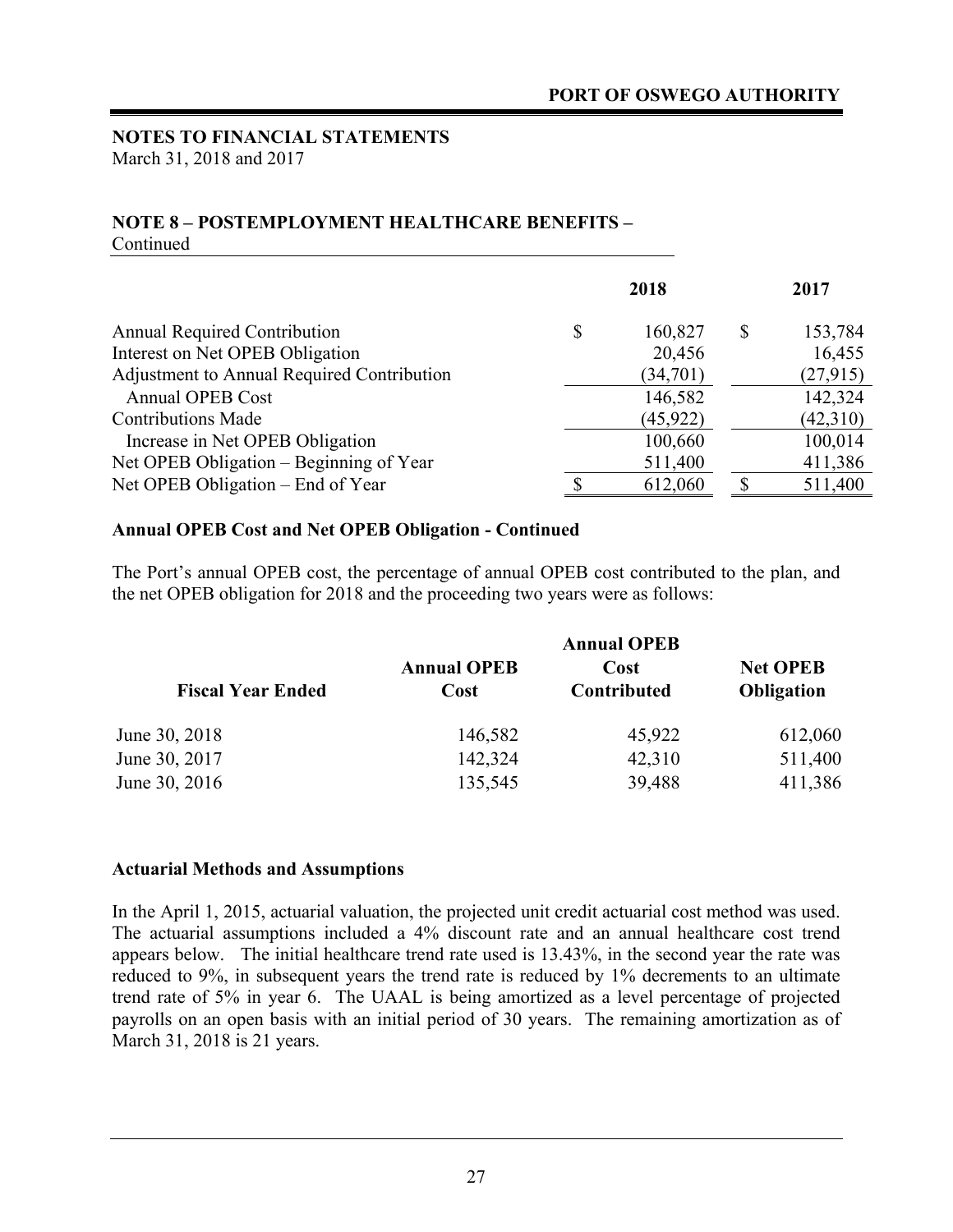## **NOTES TO FINANCIAL STATEMENTS**

March 31, 2018 and 2017

#### **NOTE 9 – OPERATING LEASES – LESSEE**

The Port leases equipment and vehicles under operating lease agreements expiring various years through 2021. Rent expense incurred for the years ended March 31, 2018 and 2017 under these agreements amounted to approximately \$180,000 and \$192,000, respectively.

Minimum future rental payments under the preceding non-cancellable operating leases, as of March 31, 2018, are as follows:

| 2019<br>2020<br>2021 | $\mathbb{S}$ | 172,000<br>172,000<br>54,000 |
|----------------------|--------------|------------------------------|
| Total                | \$           | 398,000                      |

#### **NOTE 10 – NYS BUDGET**

During 2015, the New York State budget designated the Port to receive \$40,000,000 to link the facility with the Port of New York and create additional rail yards. The New York State Department of Transportation administered this funding through grant agreements. A total of \$1,066,000 has been utilized by the Port with approximately \$316,000 and \$750,000 earned during the years ended March 31, 2018 and 2017, respectively.

The Port is currently in negotiations with New York State to be reimbursed for approximately \$761,000 of cost associated with this project. The costs are recorded in the other receivable line on the statement of net position.

During the current period, New York State officials decided to enhance an existing rail yard held by a third-party railroad. The decision to enhance an existing rail yard qualifies as a change in environmental factors. Accordingly, the Port will recognize an impairment loss for approximately \$345,000. The loss is recorded in the impairment loss line on the statement of revenue, expenses, and changes in net position.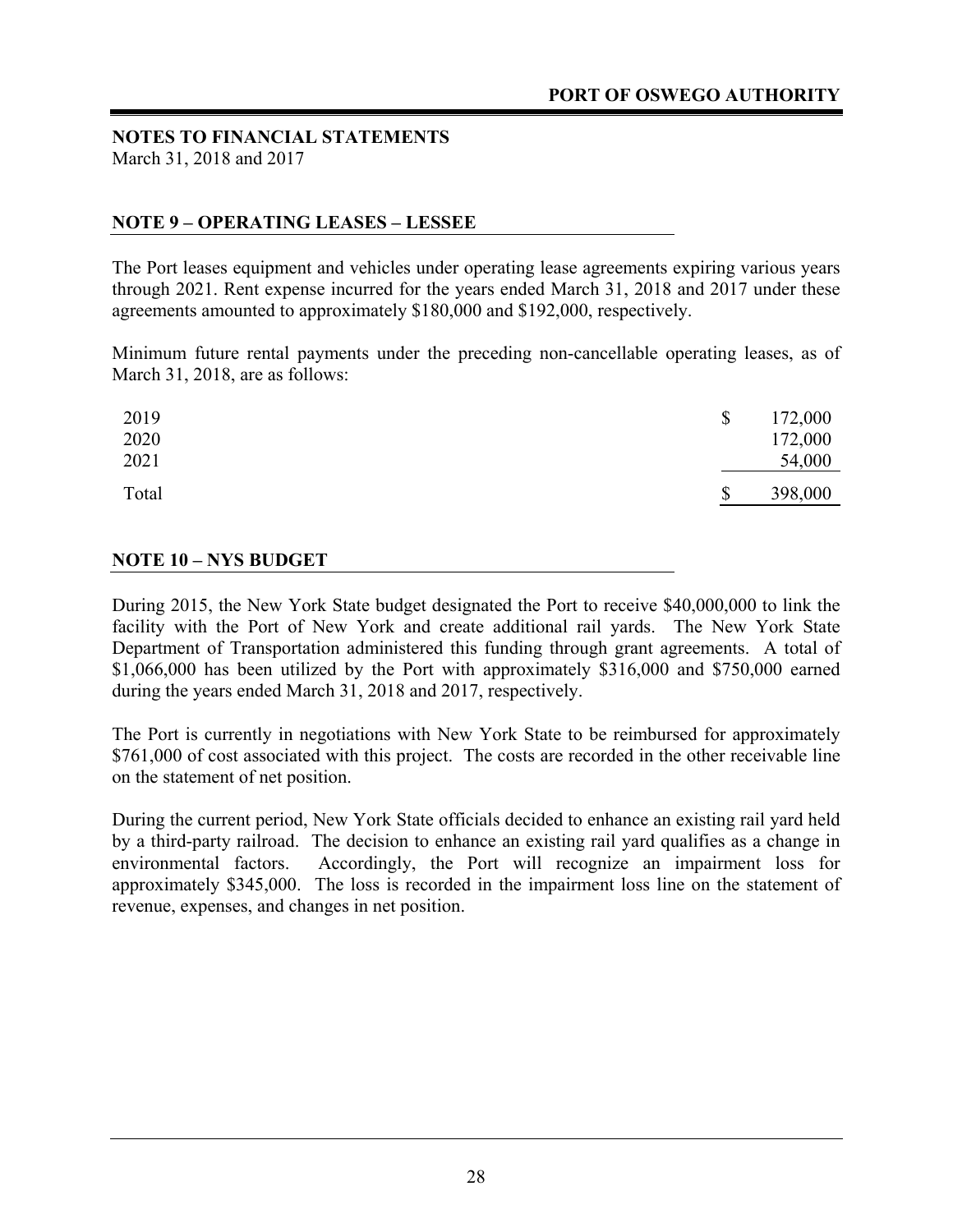## **NOTES TO FINANCIAL STATEMENTS**

March 31, 2018 and 2017

#### **NOTE 11 – SCHEDULE OF CHANGES IN CAPITAL ASSETS AND PROPERTY HELD FOR LEASES AND ACCUMULATED DEPRECIATION - YEAR ENDED MARCH 31, 2018**

|                                         | <b>Capital Assets</b>      |                         |                      |                           |                            |                                                                    |                                |                           |                     |
|-----------------------------------------|----------------------------|-------------------------|----------------------|---------------------------|----------------------------|--------------------------------------------------------------------|--------------------------------|---------------------------|---------------------|
|                                         | <b>Balance</b><br>4/1/2017 | <b>Additions</b>        | <b>Retirements</b>   | <b>Balance</b><br>3/31/18 | <b>Balance</b><br>4/1/2017 | <b>Accumulated Depreciation</b><br>Additions<br><b>Retirements</b> |                                | <b>Balance</b><br>3/31/18 | Depreciable<br>Cost |
| <b>Capital Assets:</b>                  |                            |                         |                      |                           |                            |                                                                    |                                |                           |                     |
| <b>Construction Work</b><br>in Progress | \$2,518,052                | S.<br>150,555           | \$(2,505,237)        | 163,370<br><sup>\$</sup>  | \$<br>$\overline{0}$       | $\mathbf{0}$<br>\$                                                 | \$<br>$\overline{0}$           | \$<br>$\overline{0}$      | \$<br>163,370       |
| Land and<br>Land Improvements           | 11,683,406                 | 1,360,344               | (231,781)            | 12,811,969                | 4,671,249                  | 539,888                                                            | $\boldsymbol{0}$               | 5,211,137                 | 7,600,832           |
| Buildings and<br>Improvements           | 8,548,282                  | 41,297                  | (142, 140)           | 8,447,439                 | 5,578,233                  | 191,880                                                            | (12,051)                       | 5,758,062                 | 2,689,377           |
| <b>Equipment and Software</b>           | 3,015,780                  | 81,727                  | 0                    | 3,097,507                 | 2,084,513                  | 198,100                                                            | $\theta$                       | 2,282,613                 | 814,894             |
| Total                                   | \$25,765,520               | ,633,923                | \$(2,879,158)        | \$24,520,285              | \$12,333,995               | 929,868                                                            | (12,051)                       | \$13,251,812              | \$11,268,473        |
| <b>Property Held for Leases:</b>        |                            |                         |                      |                           |                            |                                                                    |                                |                           |                     |
| Land and Land<br>Improvements           | \$<br>24,311               | <sup>\$</sup><br>63,003 | \$<br>$\overline{0}$ | $\mathbb{S}$<br>87,314    | <sup>\$</sup><br>19,521    | \$<br>1,883                                                        | $\mathbb{S}$<br>$\overline{0}$ | <sup>\$</sup><br>21,404   | \$.<br>65,910       |
| Buildings and<br>Improvements           | 3,734,895                  | 8,150                   | $\theta$             | 3,743,045                 | 1,758,479                  | 86,754                                                             | $\theta$                       | 1,845,233                 | 1,897,812           |
|                                         | 3,759,206                  | 71,153                  |                      | 3,830,359<br>S            | 1,778,000                  | 88,637                                                             | $\theta$                       | 1,866,637<br>\$           | \$<br>1,963,722     |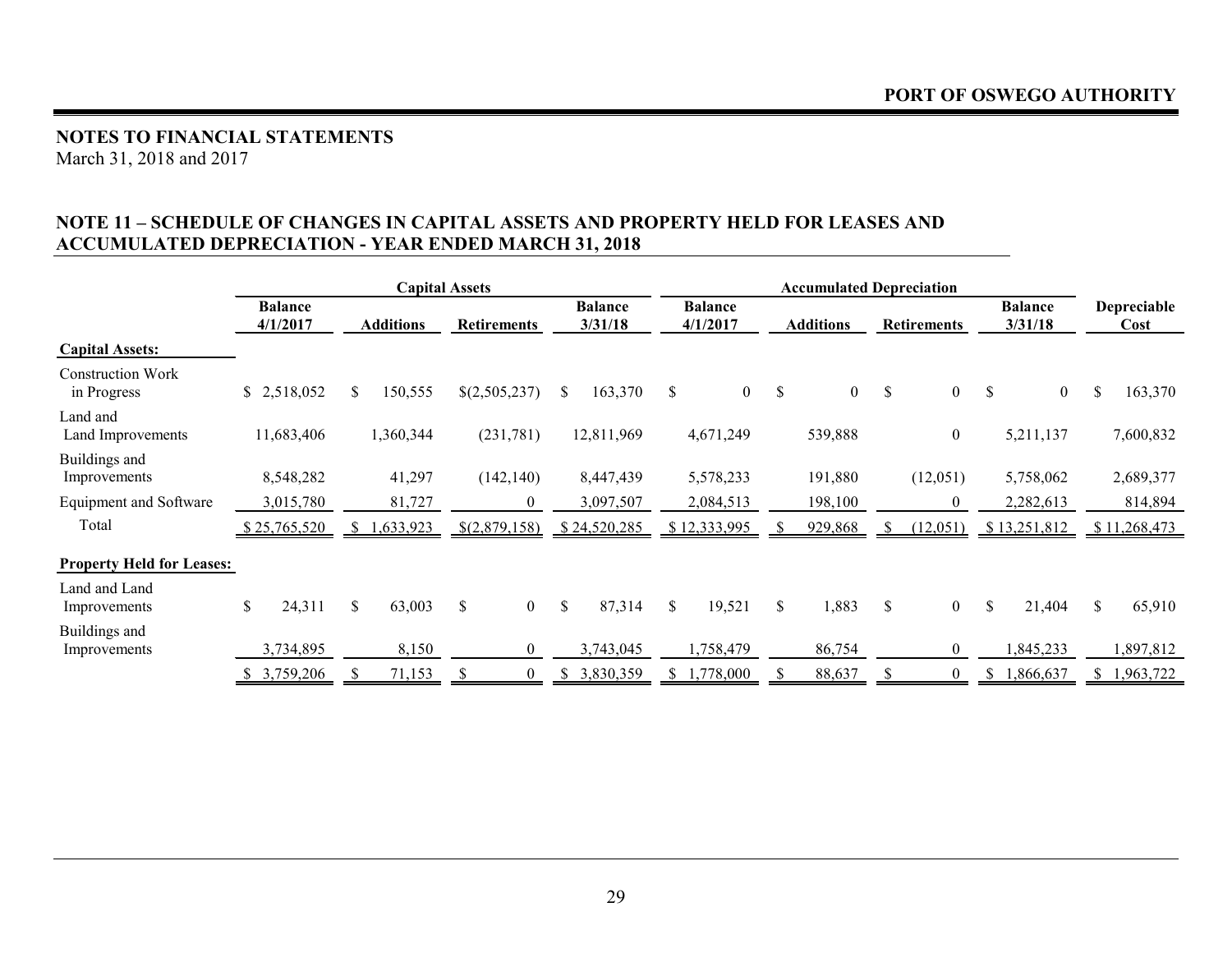#### **SCHEDULE OF THE FUNDING PROGRESS OF THE POST EMPLOYMENT HEALTHCARE BENEFIT PLAN**

| <b>Actuarial</b><br><b>Valuation Date</b> |      | <b>Actuarial</b><br><b>Value of Assets</b><br>(a) |    | <b>Actuarial</b><br>Accrued<br><b>Liability (AAL)</b><br>- Entry Age<br>(b) |    | Unfunded<br><b>AAL (UAAL)</b><br>$(b-a)$ | <b>Funded</b><br>Ratio $(a/b)$ | Covered<br><b>Payroll</b><br>(c) | <b>UAAL</b> as a<br>Percentage<br>of Covered<br><b>Payroll</b><br>$((b-a)/c)$ |
|-------------------------------------------|------|---------------------------------------------------|----|-----------------------------------------------------------------------------|----|------------------------------------------|--------------------------------|----------------------------------|-------------------------------------------------------------------------------|
| 4/1/2017                                  | - \$ | 0                                                 | S  | 1,254,237                                                                   |    | \$1,254,237                              | $0\%$                          | \$679,749                        | 184.5%                                                                        |
| 4/1/2016                                  | -S   | 0                                                 | \$ | 1,127,591                                                                   |    | \$1,127,591                              | $0\%$                          | \$666,420                        | 169.2%                                                                        |
| 4/1/2015                                  |      | $\theta$                                          | \$ | 1,007,751                                                                   | S. | 1,007,751                                | $0\%$                          | \$653,353                        | 154.2%                                                                        |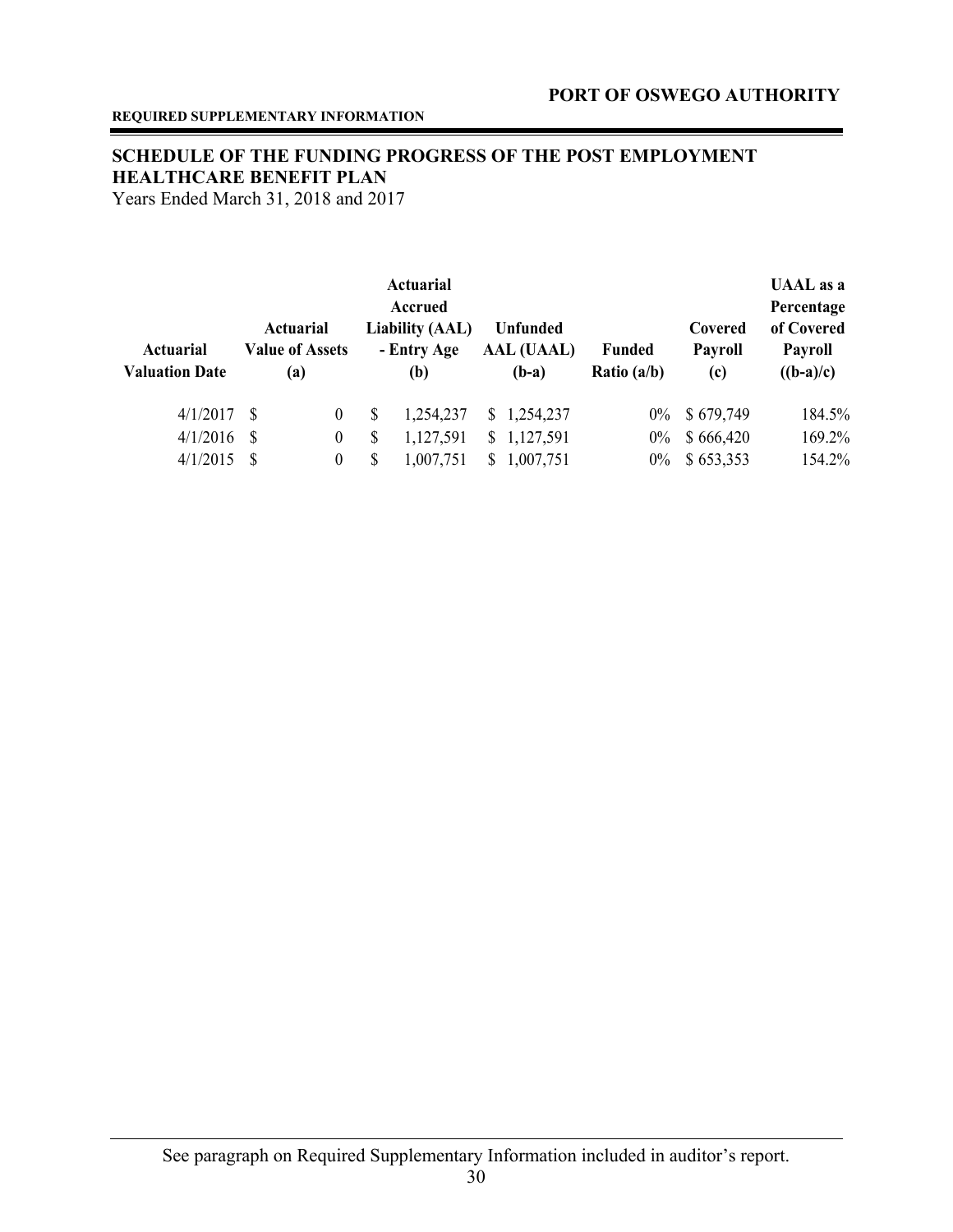### **SCHEDULE OF PROPORTIONATE SHARE OF NET PENSION LIABILITY**

| <b>Employees' Retirement System (ERS)</b>                                                                  |            | 2018    | 2017       |         |              | 2016    |
|------------------------------------------------------------------------------------------------------------|------------|---------|------------|---------|--------------|---------|
| Port's Proportion of the Net Pension Liability                                                             | 0.0026479% |         | 0.0022628% |         | 0.0018527%   |         |
| Port's Proportionate Share of the Net Pension Liability                                                    | \$         | 248,799 | \$         | 363,180 | $\mathbb{S}$ | 62,585  |
| Port's Covered Payroll                                                                                     | \$         | 749,718 | \$         | 753,140 | \$           | 638,429 |
| Port's Proportionate Share of the Net Pension Liability as a<br>Percentage of its Covered Employee Payroll |            | 33.2%   |            | 48.2%   |              | 9.8%    |
| Plan Fiduciary Net Position as a Percentage of the Total Pension Liability                                 |            | 94.7%   |            | 90.7%   |              | 97.9%   |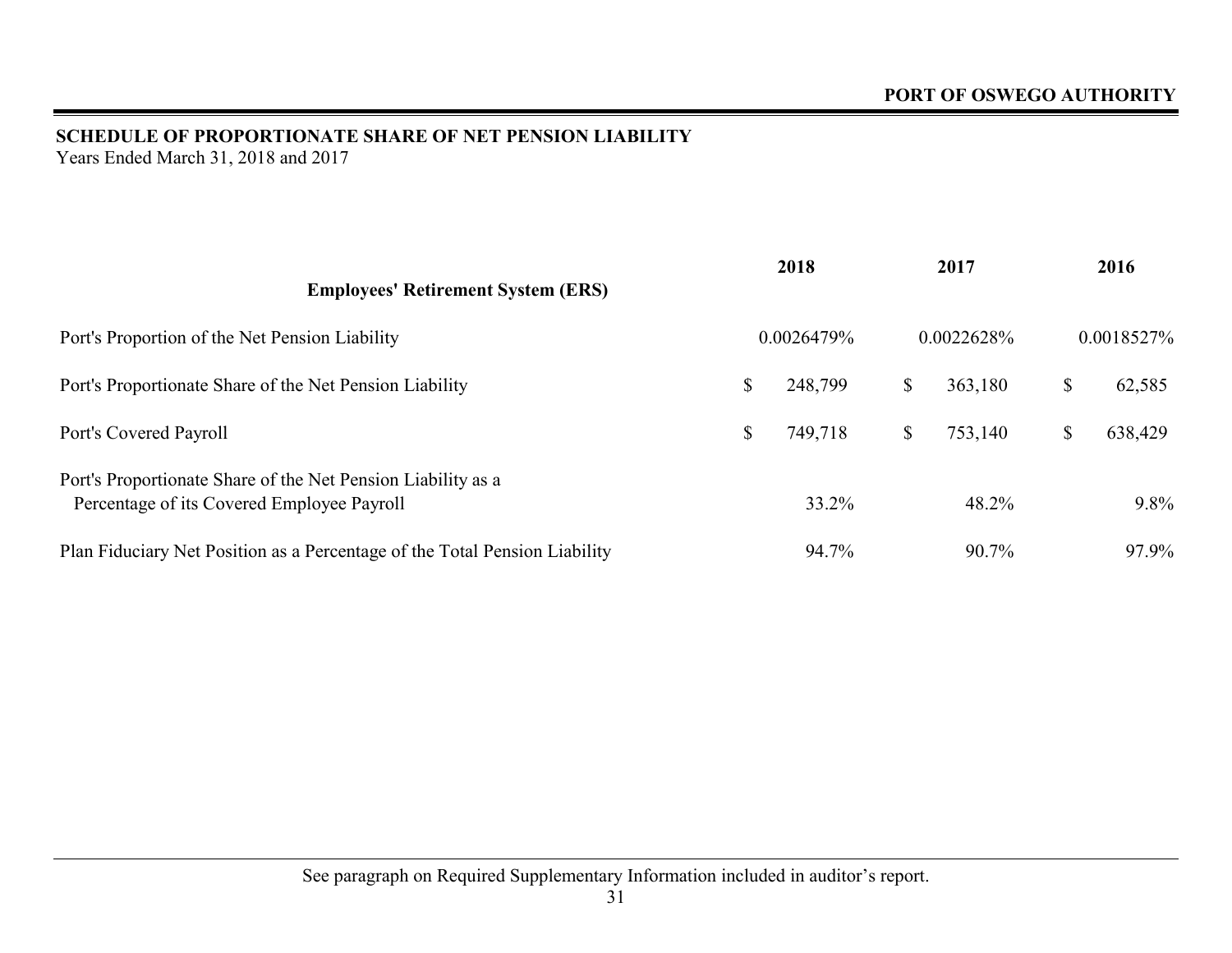#### **SCHEDULE OF CONTRIBUTIONS - NYSERS**

|                                                                      | 2018 |         | 2017 |         | 2016 |         |
|----------------------------------------------------------------------|------|---------|------|---------|------|---------|
| <b>Employees' Retirement System (ERS)</b>                            |      |         |      |         |      |         |
| <b>Contractually Required Contribution</b>                           | \$   | 105,713 | \$   | 109,566 |      | 110,075 |
| Contributions in Relation to the Contractually Required Contribution |      | 105,713 |      | 109,566 |      | 110,075 |
| Contribution Deficiency (Excess)                                     |      |         |      |         |      |         |
| Port's Covered Employee Payroll                                      | S    | 749,718 | \$   | 753,140 | S    | 638,429 |
| Contributions as a Percentage of Covered Employee Payroll            |      | 14.1%   |      | 14.5%   |      | 17.2%   |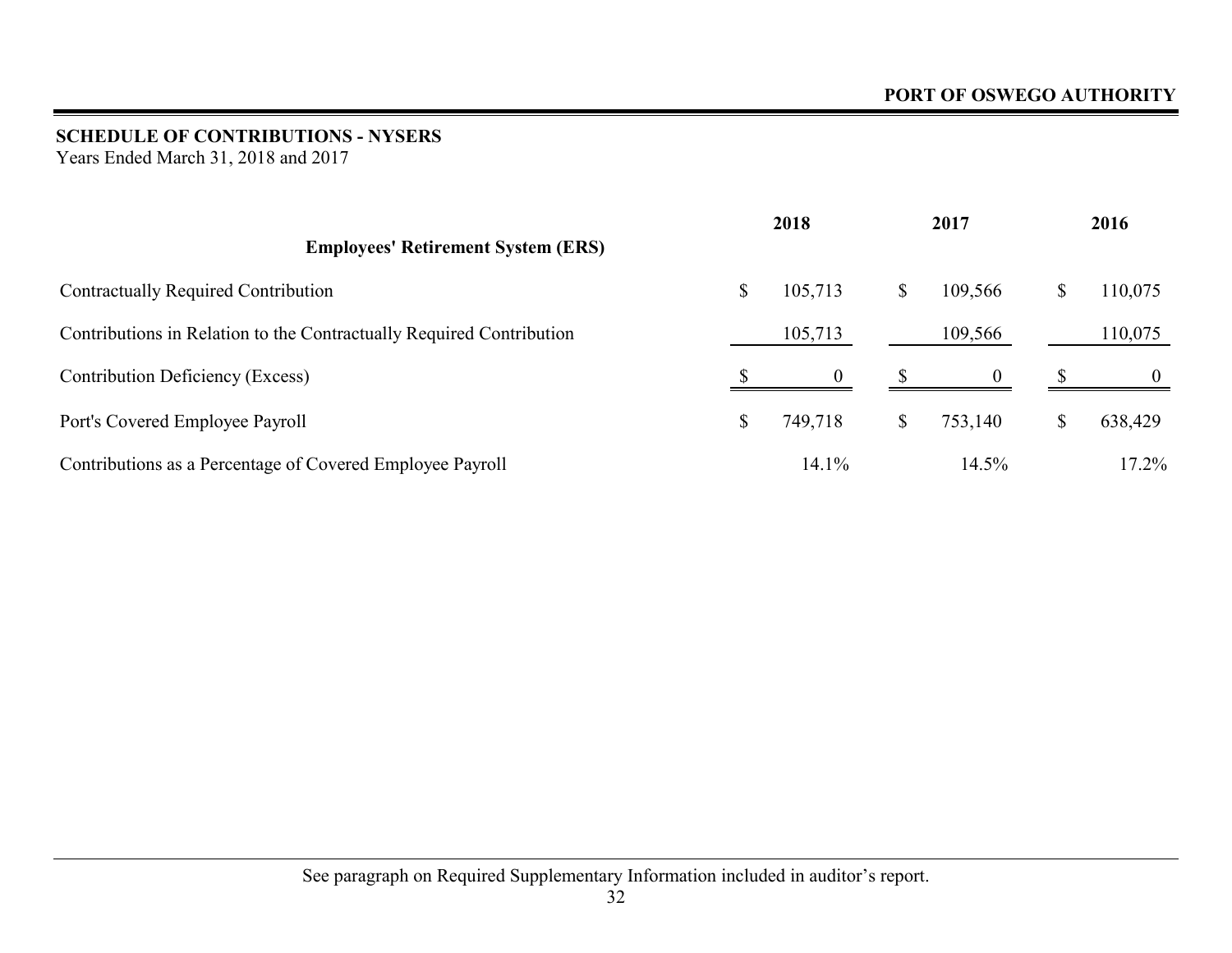

### **INDEPENDENT AUDITOR'S REPORT ON INVESTMENT POLICY**

#### **MEMBERS OF THE BOARD** PORT OF OSWEGO AUTHORITY

We have audited the statement of net position of the Port of Oswego Authority, a component unit of New York State, as of March 31, 2018 and the related statements of revenues, expenses and changes in net position, and cash flows for the year then ended and have issued our report thereon dated June 27, 2018.

We conducted our audit of the Port of Oswego Authority's investment policies, as required by the Office of the Comptroller of the State of New York, in accordance with auditing standards generally accepted in the United States of America and the standards applicable to financial audits contained in Government Auditing Standards, issued by the Comptroller General of the **United States.** 

The results of our tests indicate that, with respect to the items tested, the Port of Oswego Authority complied in all material respects with the Port's own investment policies as well as the applicable New York State investment guidelines for public authorities.

Bouwers & Company

Syracuse, New York June 27, 2018

120 Madison Street, 1700 AXA Tower II, Syracuse, NY 13202 Phone: 315.234.1100 • Fax: 315.234.1111 1120 Commerce Park Drive East, Watertown, NY 13601 Phone: 315.788.7690 • Fax: 315.788.0966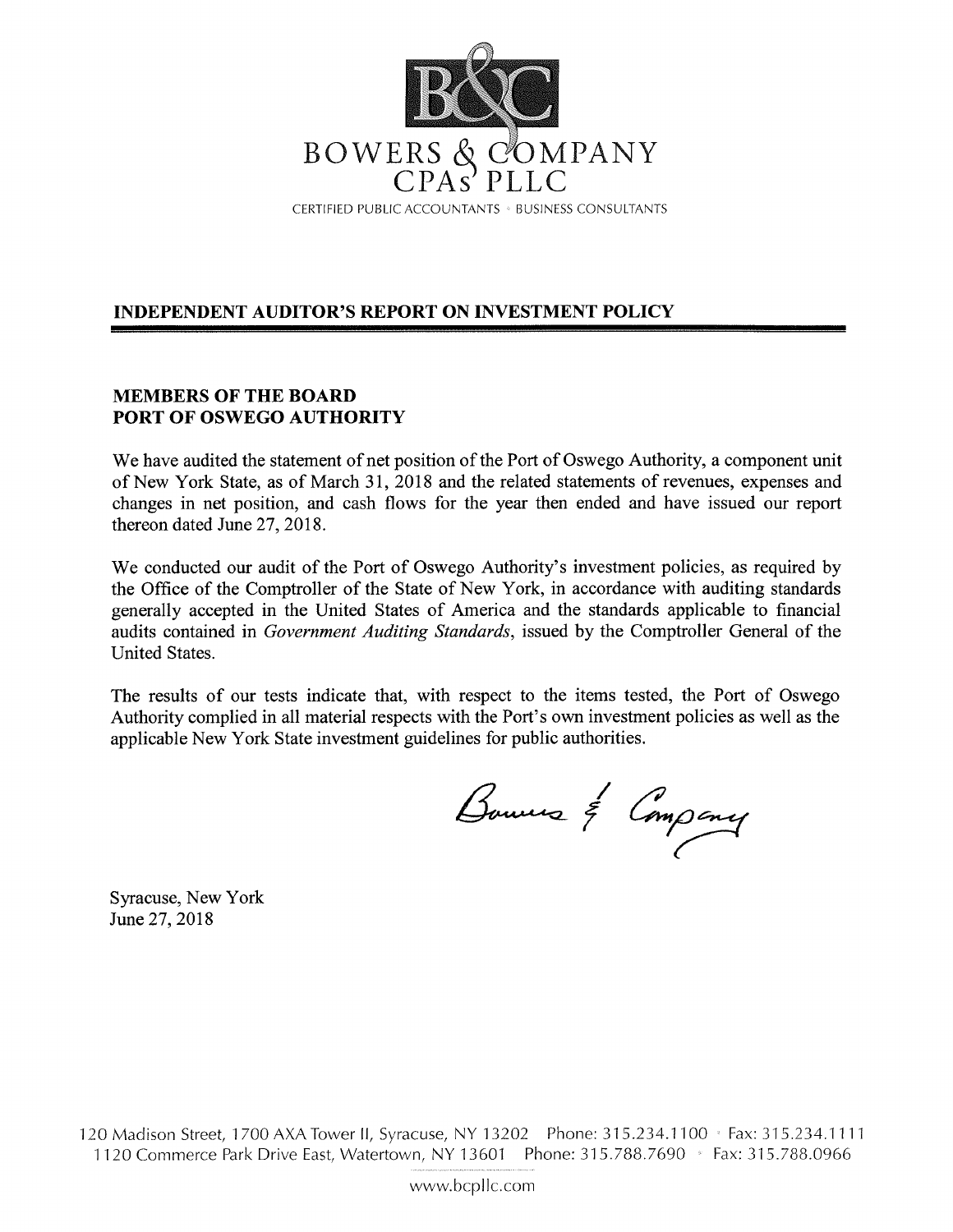

**CERTIFIED PUBLIC ACCOUNTANTS . BUSINESS CONSULTANTS** 

#### **INDEPENDENT AUDITOR'S REPORT ON INTERNAL CONTROL OVER FINANCIAL** REPORTING AND ON COMPLIANCE AND OTHER MATTERS BASED ON AN AUDIT OF FINANCIAL STATEMENTS PERFORMED IN ACCORDANCE WITH **GOVERNMENT AUDITING STANDARDS**

#### **BOARD MEMBERS OF** PORT OF OSWEGO AUTHORITY

We have audited, in accordance with the auditing standards generally accepted in the United States of America and the standards applicable to financial audits contained in Government Auditing Standards issued by the Comptroller General of the United States, the financial statements of the Port of Oswego Authority, as of and for the year ended March 31, 2018, and the related notes to the financial statements, which collectively comprise the Port of Oswego Authority's basic financial statements and have issued our report thereon dated June 28, 2017.

#### **Internal Control Over Financial Reporting**

In planning and performing our audit of the financial statements, we considered the Port of Oswego Authority's internal control over financial reporting (internal control) to determine the audit procedures that are appropriate in the circumstances for the purpose of expressing our opinion on the financial statements, but not for the purpose of expressing an opinion on the effectiveness of the Port of Oswego Authority's internal control. Accordingly, we do not express an opinion on the effectiveness of the Port of Oswego Authority's internal control.

A deficiency in internal control exists when the design or operation of a control does not allow management or employees, in the normal course of performing their assigned functions, to prevent, or detect and correct, misstatements on a timely basis. A material weakness is a deficiency, or a combination of deficiencies, in internal control such that there is a reasonable possibility that a material misstatement of the entity's financial statements will not be prevented, or detected and corrected on a timely basis. A *significant deficiency* is a deficiency, or a combination of deficiencies, in internal control that is less severe than a material weakness, yet important enough to merit attention by those charged with governance.

120 Madison Street, 1700 AXA Tower II, Syracuse, NY 13202 Phone: 315.234.1100 • Fax: 315.234.1111 1120 Commerce Park Drive East, Watertown, NY 13601 Phone: 315.788.7690 • Fax: 315.788.0966